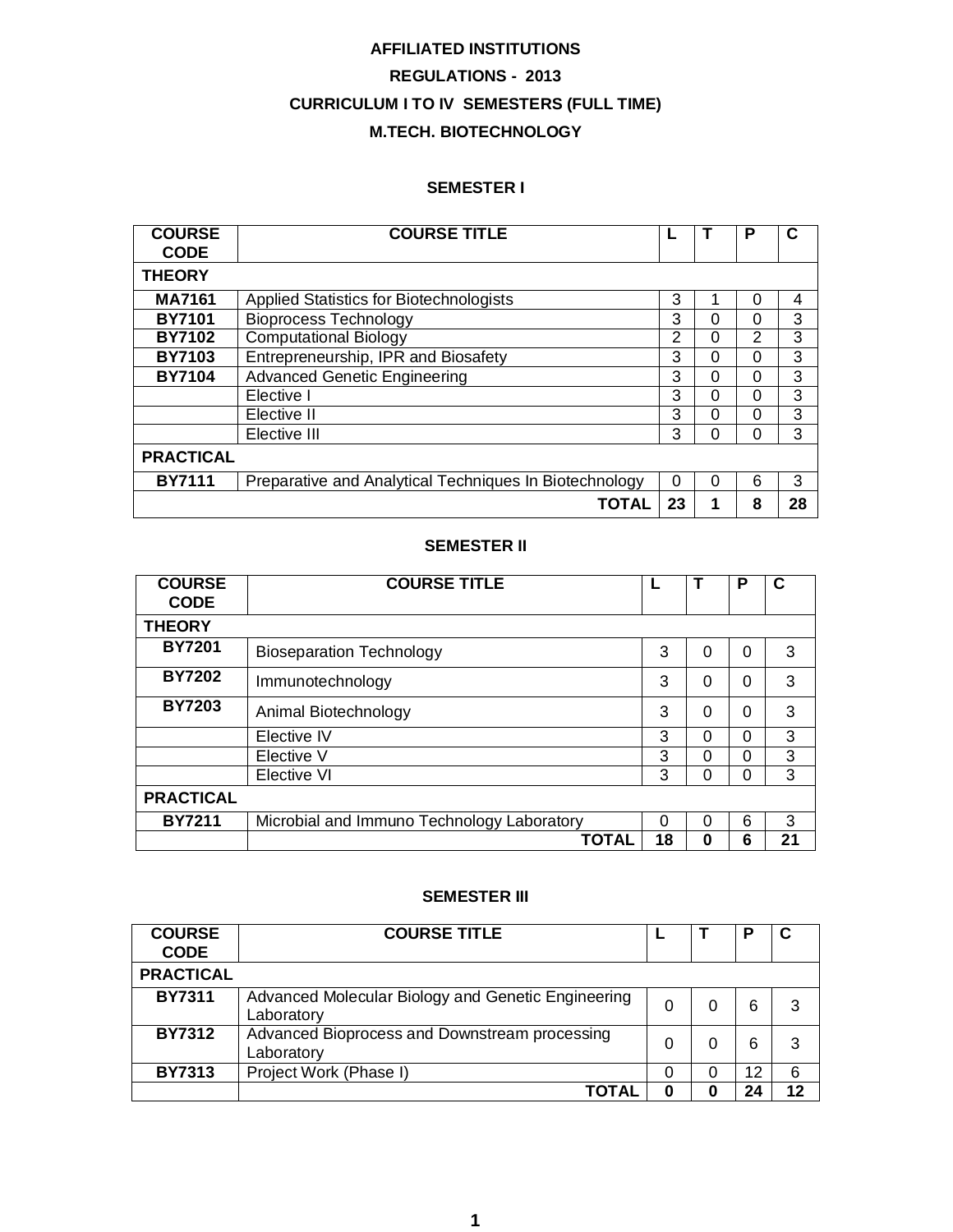## **SEMESTER IV**

| <b>COURSE</b><br><b>CODE</b> | <b>COURSE TITLE</b>     |  |  | P  |    |
|------------------------------|-------------------------|--|--|----|----|
| <b>PRACTICAL</b>             |                         |  |  |    |    |
| <b>BY7411</b>                | Project Work (Phase II) |  |  | 24 | ィつ |
|                              | <b>TOTAL</b>            |  |  | 24 | 12 |

## **TOTAL NUMBER OF CREDITS : 73**

# **LIST OF ELECTIVES**

# **SEMESTER – I**

| <b>COURSE</b><br><b>CODE</b> | <b>COURSE TITLE</b>                                     |   | т        | P        |   |
|------------------------------|---------------------------------------------------------|---|----------|----------|---|
| <b>BY7001</b>                | <b>Chemical Engineering for Biotechnologists</b>        | 3 | 0        | $\Omega$ | 3 |
| <b>BY7002</b>                | <b>Biology for Chemical Engineers</b>                   | 3 | 0        | $\Omega$ | 3 |
| <b>BY7003</b>                | Applied Mathematics for Biotechnologists                | 3 | 0        | 0        | 3 |
| <b>BY7004</b>                | Applicable Mathematics for Biotechnologists             | 3 | $\Omega$ | 0        | 3 |
| <b>BY7005</b>                | Unix Operating System and Programming Language C++      | 3 | $\Omega$ | $\Omega$ | 3 |
| <b>BY7006</b>                | Food Processing and Biotechnology                       | 3 | $\Omega$ | $\Omega$ | 3 |
| <b>BY7007</b>                | <b>Pharmaceutical Biotechnology</b>                     | 3 | $\Omega$ | $\Omega$ | 3 |
| <b>BY7008</b>                | Environmental Biotechnology                             | 3 | 0        | $\Omega$ | 3 |
| <b>BY7009</b>                | <b>Communication Skills and Personality Development</b> | 3 | 0        | $\Omega$ | 3 |

# **SEMESTER – II**

| <b>COURSE</b><br><b>CODE</b> | <b>COURSE TITLE</b>                                              | L | т        | P        | C |
|------------------------------|------------------------------------------------------------------|---|----------|----------|---|
| <b>BY7010</b>                | <b>Bioreactor Engineering</b>                                    | 3 | $\Omega$ | $\Omega$ |   |
| <b>BY7011</b>                | Computer Aided Learning of Structure and Function of<br>Proteins | 3 | $\Omega$ | 0        | 3 |
| <b>BY7012</b>                | Metabolic Process and Engineering                                | 3 | $\Omega$ | $\Omega$ | 3 |
| <b>BY7013</b>                | <b>Advanced Process Control</b>                                  | 3 | $\Omega$ | $\Omega$ | 3 |
| <b>BY7014</b>                | <b>Bioprocess Modeling and Simulation</b>                        | 3 | $\Omega$ | $\Omega$ | 3 |
| <b>BY7015</b>                | <b>Plant Biotechnology</b>                                       | 3 | $\Omega$ | 0        | 3 |
| <b>BY7016</b>                | <b>Genomics and Proteomics</b>                                   | 3 | $\Omega$ | $\Omega$ | 3 |
| <b>BY7017</b>                | <b>Plant Design and Practice</b>                                 | 3 | $\Omega$ | $\Omega$ | 3 |
| <b>BY7018</b>                | Computational Fluid dynamics                                     | 3 | $\Omega$ | $\Omega$ | 3 |
| <b>BY7019</b>                | <b>Molecular Therapeutics</b>                                    | 3 | $\Omega$ | $\Omega$ | 3 |
| <b>BY7020</b>                | <b>Clinical Trials and Bioethics</b>                             | 3 | $\Omega$ | $\Omega$ | 3 |
| <b>BY7021</b>                | Advances in Molecular Pathogenesis                               | 3 | $\Omega$ | $\Omega$ | 3 |
| <b>BY7022</b>                | Nanobiotechnology                                                | 3 | $\Omega$ | $\Omega$ | 3 |
| <b>BY7023</b>                | Research and Research Methodology in biotechnology               | 3 | 0        | 0        | 3 |
| <b>BY7024</b>                | Enzyme Technology and Industrial Applications                    | 3 | 0        | 0        | 3 |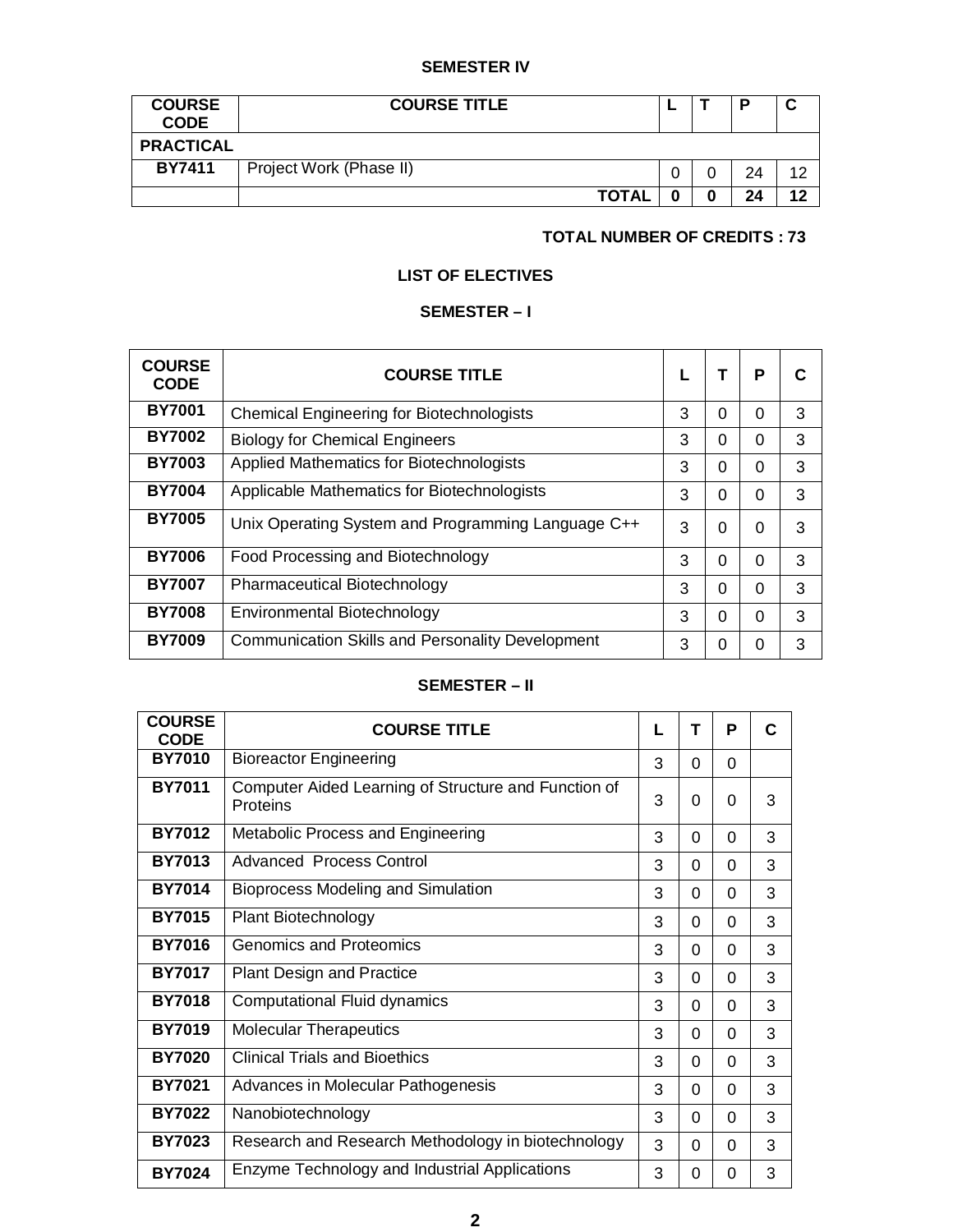# **MA7161 APPLIED STATISTICS FOR BIOTECHNOLOGISTS LT P C**

**UNIT I** 12 Random variable-sample spaces-Events-Axiomatic approach to probability- conditional probability-additional theorem, Multiplication theorem- Baye's theorem problems-continuous and discrete random variables, Distribution function-Expectation with properties-Moments, mean, Variance problems-for continuous and discrete distributions.

### **UNIT II** 12

Bivariate distribution-conditional and marginal distribution-Discrete distribution-Binomial, Poisson, geometric distribution-Continuous distribution, Normal, exponential and negative exponential, gamma distributions-simple problems-properties

### **UNIT III** 12

Correlation coefficient, properties-problems-Rank correlation-Regression equationsproblems-curve fitting by the method of least squares-fitting curves of the form  $ax + b$ ,ax $2 + bx + c$ ,ab<sup>x</sup> and ax $b - B$ ivariate correlation application to biological problems

**UNIT IV** 12 Concept of sampling-Methods of sampling-sampling distributions and Standard Error-Small samples and large samples-Test of hypothesis-Type I, Type II Errors-Critical region-Large sample tests for proportion, mean-Exact test based on normal , t, f and chi-square distribution-problems-Test of goodness of fit.

### **UNIT V** 12

Basic principles of experimentation-Analysis of variance-one-way, Two-way classifications-Randomised block design, Latin square design-problems

### **TOTAL : 60 PERIODS**

# **TEXT BOOKS:**

- 1. "Elements of Mathematical statistics" by V.C.Kapoor and Gupta.
- 2. Vittal, P.R.& V.Malini."Statistical and Numerical Methods".Margham Publications
- 3. Veerarajan, T. "Probability, Statistics and Random Processes".3<sup>rd</sup> ed., Tata Mc Graw-Hill,
- 4. 2008.

### **REFERENCES:**

- 1. Johnson, R. A."Miller & Freund's Probability and Statistics for Engineers".  $6<sup>th</sup>$  ed. PHI,2003.
- 2. Spiegel, Murray R., J.Schiller and R.Alu Srinivasan."Schaum's Outlines Probability and Statistics".2<sup>nd</sup> ed. Tata Mc Graw-Hill 2000.
- 3. Comprehensive Statistical Methods by P. N. Arora, Smeet Arora, S. Arora S. Chand & Co.
- 4. Kandasamy, P. K. Thilagavathi & K. Gunavathi."Probability Statistics and Queuing Theory". S. Chand &Co., 2004

# **UNIT I BLACK BOX MODEL**

Yield coefficients, black box stoichiometries, elemental balances, heat balance, degrees of reduction balances, systematic analysis of black box stoichiometries, identification of gross measurement errors.

**BY7101 BIOPROCESS TECHNOLOGY LT P C 3 0 0 3**

 **3 1 0 4**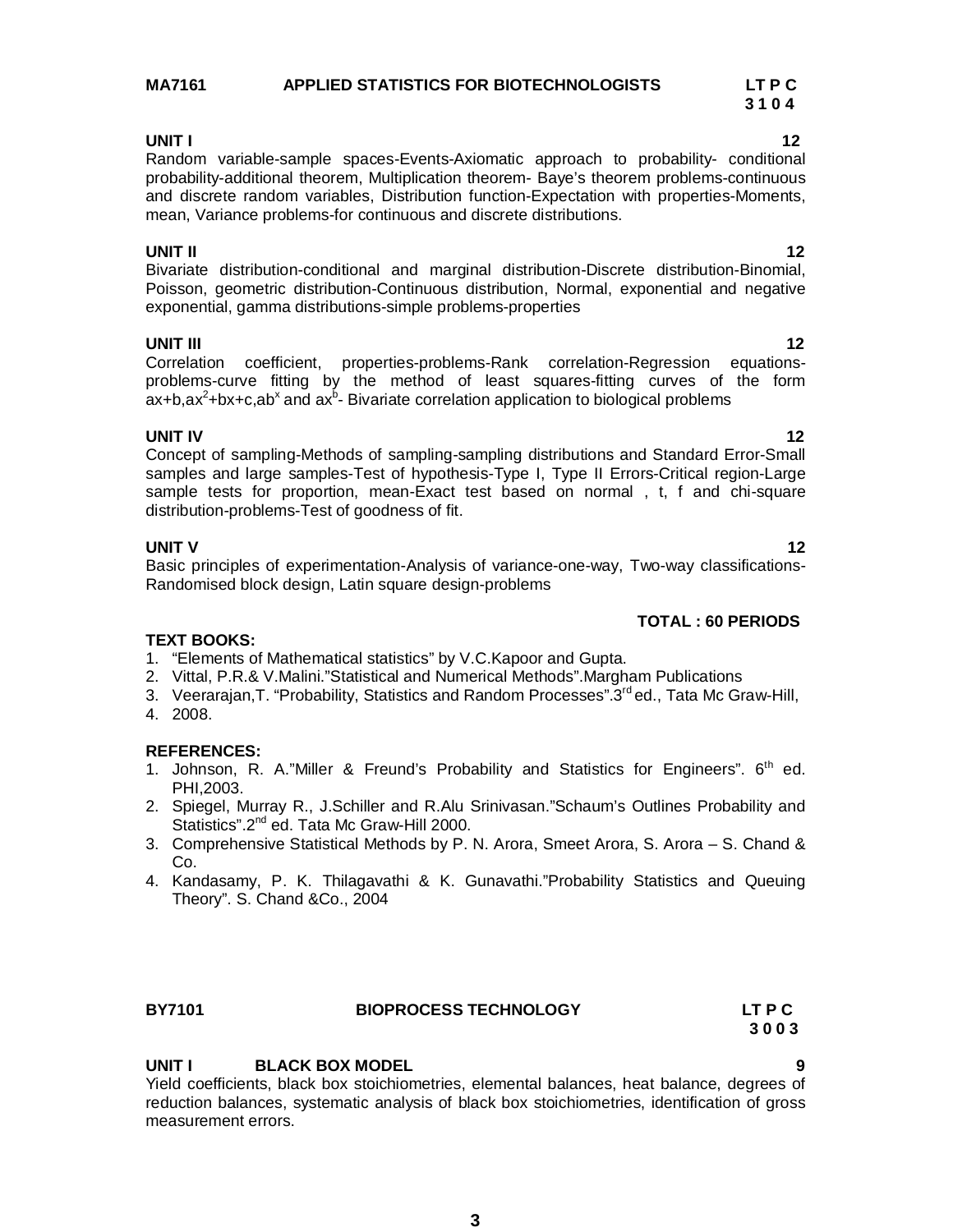### **UNIT II MODELING OF VARIOUS FERMENTATION PROCESSES 9**

Principles of model building for biotechnological processes, unstructured models on the population level, structured models on the cellular level, morphologically structured model, genetically structured models, cybernetic model, modeling of recombinant systems.

### **UNIT III DESIGN OF FERMENTATION PROCESSES 9**

Kinetics of substrate utilization, biomass growth and product formation, inhibition on cell growth and product formation. Design and operation of continuous cultures, chemostat in series, batch and fed batch cultures, total cell retention cultivation.

### **UNIT IV BIOREACTOR DESIGN & CONSTRUCTION 9**

Basic design and construction of CSTR, bioreactor design of agitator/agitator motor, power consumption in aerated bioreactor, design of sparger, mixing time estimation, oxygen mass transfer capability in bioreactor, Removal of Heat in bioreactor, Main parameters to be monitored and controlled in fermentation processes.

### **UNIT V CASE STUDIES IN FERMENTATION DERIVED PRODUCTS 9**

Case studies on Production of green chemicals, algal biofuels, recombinant Insulin. Case studies should deal with medium design, reactor design & process optimization etc.

# **TOTAL : 45 PERIODS**

### **TEXTS BOOKS**

- 1. Shuler, M.L. and Kargi, F. Bioprocess Engineering : Basic concepts, 2<sup>nd</sup> ed., Prentice-Hall, 2002.
- 2. Doran Pauline M, Bioprocess Engineering Principles, Academic Press, 1995
- 3. Nielsen, J. and Villadsen, J. "Bioreaction Engineering Principles". Springer, 2007.
- 4. Blanch, H.W and Clark D.S., "Biochemical Engineering", Marcel Dekker,1997

### **REFERENCES**

- 1. Bailey, J.E. and Ollis, D.F. Biochemical Engineering Fundamentals", 2<sup>nd</sup> ed., McGraw Hill 1986.
- 2. Stanbury, P.F., Stephen J. Hall & A. Whitaker, Principles of Fermentation Technology, Science & Technology Books.

### **BY7102 COMPUTATIONAL BIOLOGY L T P C 2 0 2 3**

### **UNIT I INTRODUCTION TO COMPUTATIONAL BIOLOGY AND SEQUENCE ANALYSIS 9**

Molecular sequences, Genome sequencing: pipeline and data, Next generation sequencing data, Biological databases: Protein and Nucleotide databases, Sequence Alignment, Dynamic Programming for computing edit distance and string similarity, Local and Global Alignment, Needleman Wunsch Algorithm, Smith Waterman Algorithm, BLAST family of programs, FASTA algorithm, Functional Annotation, Progressive and Iterative Methods for Multiple sequence alignment, Applications.

### **UNIT II PHYLOGENETICS 7**

Introduction to Phylogenetics, Distance and Character based methods for phylogenetic tree construction: UPGMA, Neighbour joining, Ultrametric and Min ultrametric trees, Parsimonous trees, Additive trees, Bootstrapping.

# **UNIT III PROTEIN STRUCTURE, MODELLING AND SIMULATIONS 9**

Protein Structure Basics, Visualization, Prediction of Secondary Structure and Tertiary Structure, Homology Modeling, Structural Genomics, Molecular Docking principles and applications, Molecular dynamics simulations.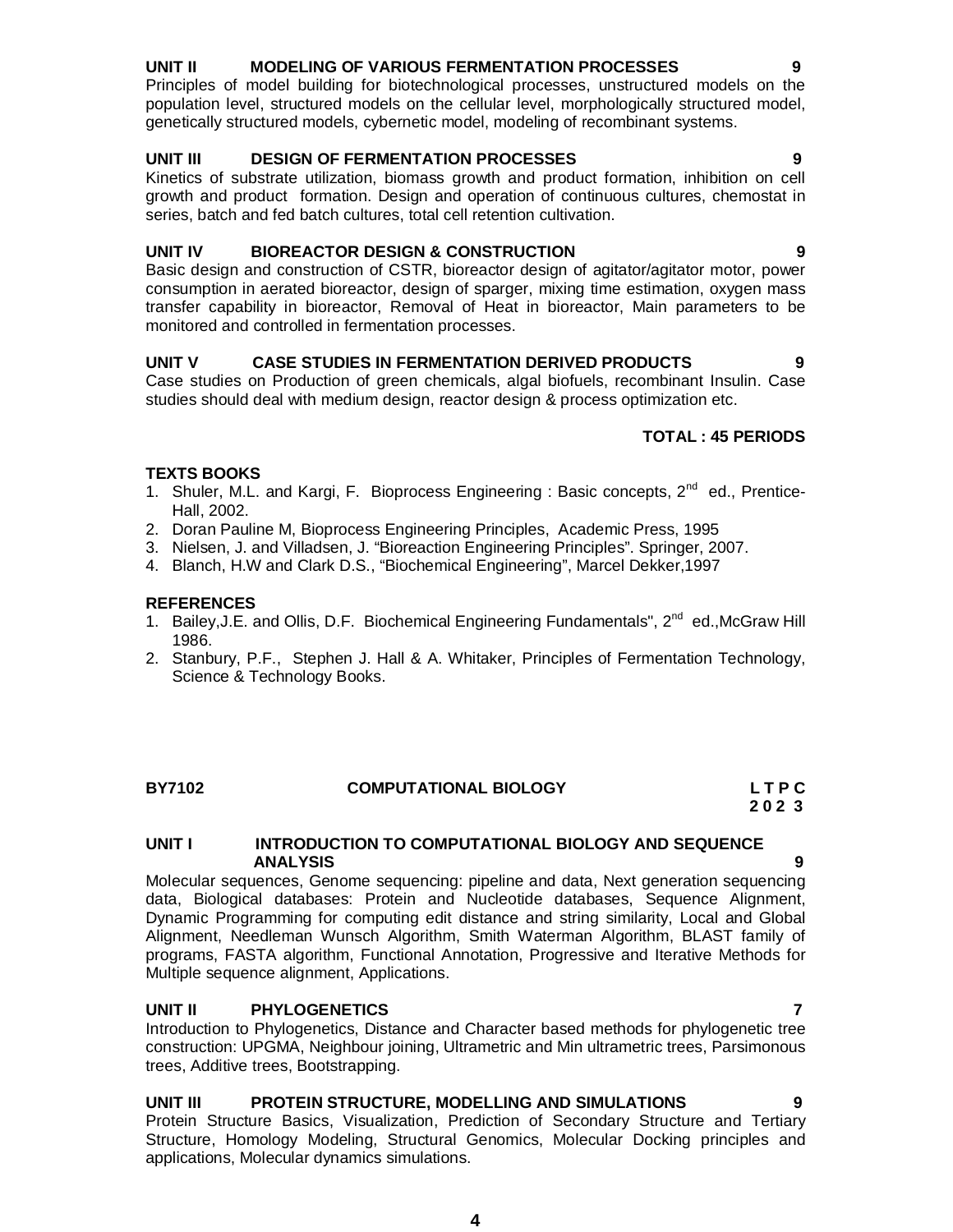### **UNIT IV MACHINE LEARNING, SYSTEMS BIOLOGY AND OTHER ADVANCED TOPICS** 11

Machine learning techniques: Artificial Neural Networks and Hidden Markov Models: Applications in Protein Secondary Structure Prediction and Gene Finding, Introduction to Systems Biology and its applications in whole cell modelling, Microarrays and Clustering techniques for microarray data analysis, informatics in Genomics and Proteomics, DNA computing.

### **UNIT V PERL FOR BIOINFORMATICS 9**

Variables, Data types, control flow constructs, Pattern Matching, String manipulation, arrays, lists and hashes, File handling, Programs to handle biological data and parse output files for interpretation

### **Laboratory Demonstrations for:**

Biological Databases, Sequence alignment: BLAST family of programs, FASTA, ClustalW for multiple sequence alignment, Phylogenetics software, Homology Modeling and Model evaluation, AutoDock, GROMACS, Prokaryotic and Eukaryotic Gene finding software, Programs in PERL.

### **TOTAL : 45 PERIODS**

### **TEXT BOOKS**

- 1. Dan Gusfield. Algorithms on Strings Trees and Sequences, Cambridge University Press.
- 2. David W. Mount Bioinformatics: Sequence and Genome Analysis, Cold Spring Harbor Laboratory Press, Second Edition, 2004.
- 3. Arthur M. Lesk, Introduction to Bioinformatics by Oxford University Press, 2008.
- 4. Tisdall, James, Beginning PERL for Bioinformatics, O'Reilley Publications, 2001.
- 5. Andrew R. Leach, Molecular Modeling Principles And Applications, Second Edition, Prentice Hall.

### **REFERENCES**

- 1. Baldi, P., Brunak, S. Bioinformatics: The Machine Learning Approach, 2nd ed., East West Press, 2003
- 2. Baxevanis A.D. and Oullette, B.F.F. A Practical Guide to the Analysis of Genes and Proteins, 2nd ed., John Wiley, 2002
- 3. Durbin, R. Eddy S., Krogh A., Mitchison G. Biological Sequence Analysis: Probabilistic
- 4. Models of Proteins and Nucleic Acids. Cambridge University Press, 1998.
- 5. Proteomics from protein sequence to function: Edited by S.R.Pennington and M.J.Dunn, Taylor and Francis Group, 2001.

### **BY7103 ENTREPRENEURSHIP, IPR AND BIOSAFETY L T P C 3 0 0 3**

### **UNIT I** ENTREPRENEURSHIP 10

Definition. Functions and kinds of entrepreneurs. Intrapreneur, Entrepreneurship and economic development, Entrepreneurial competencies and traits, developing competencies. Project identification, selection and financing. Project report- content and significance, Planning Commission's guidelines for formulating project reports-methods of project appraisals.

### **UNIT II INTRODUCTION TO INTELLECTUAL PROPERTY 10**

Types of Intellectual property (IP): Patents, Trademarks, Copyright & Related Rights, Industrial Design, Traditional Knowledge, Geographical Indications, Protection of GMOs IP as a factor in R&D; IPs of relevance to Biotechnology Agreements and Treaties.History of GATT & TRIPS Agreement; Madrid Agreement; Hague Agreement; WIPO Treaties; Budapest Treaty; PCT; Indian Patent Act 1970 & recent amendments Case Studies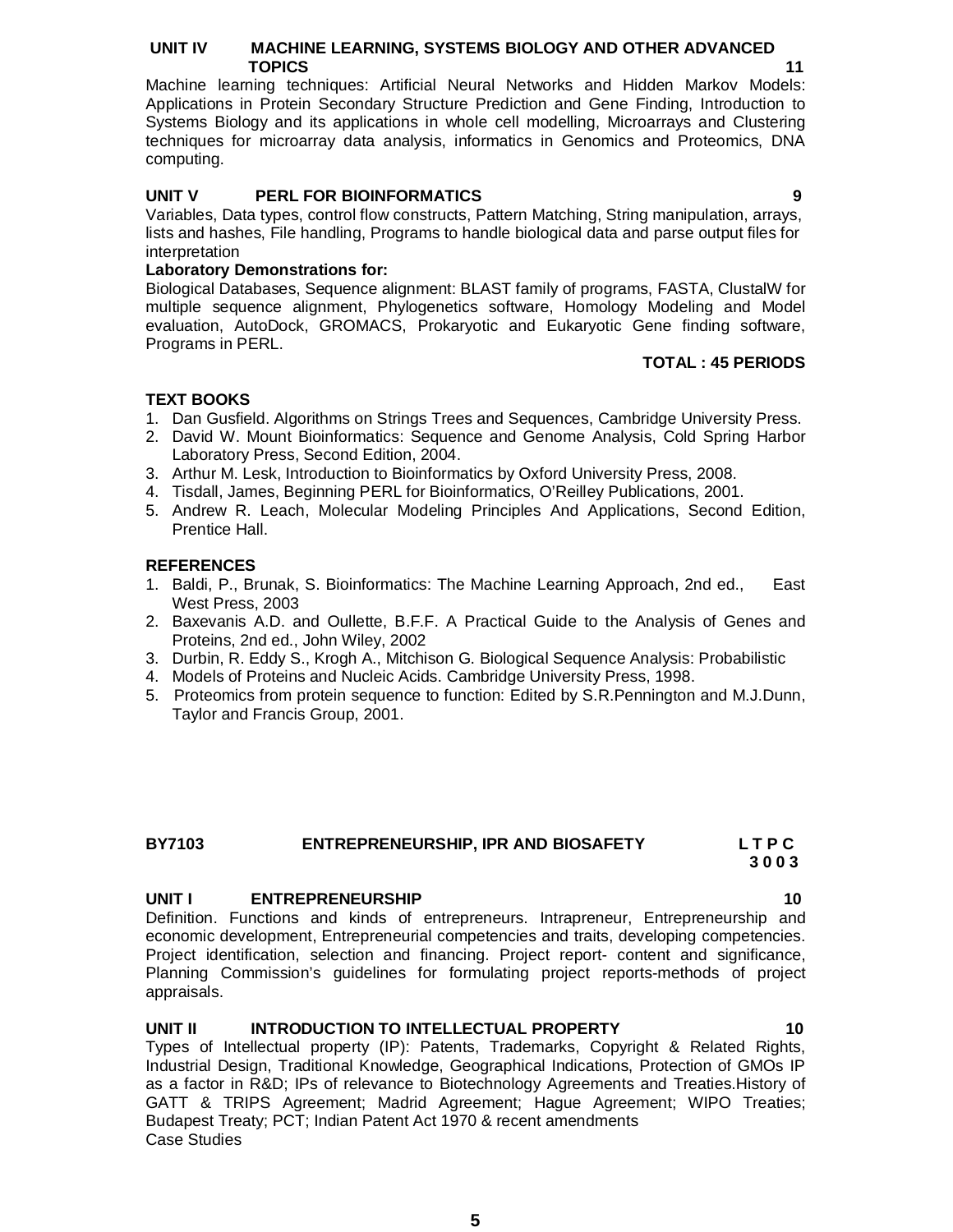## **UNIT III BASICS OF PATENTS AND CONCEPT OF PRIOR ART 8**

Introduction to Patents; Types of patent applications: Ordinary, PCT, Conventional, Divisional and Patent of Addition; Specifications: Provisional and complete; Forms and fees Invention in context of "prior art"; Patent databases; Searching International Databases; Country-wise patent searches (USPTO, esp@cenet(EPO), PATENT Scope(WIPO), IPO, etc.)

### **UNIT IV PATENTING PROCEDURES 7**

National & PCT filing procedure; Time frame and cost; Status of the patent applications filed; Precautions while patenting – disclosure/non-disclosure; Financial assistance for patenting introduction to existing schemes Patent licensing and agreement Patent infringementmeaning, scope, litigation, case studies

### **UNIT V BIOSAFETY 10**

Introduction; Historical Backround; Introduction to Biological Safety Cabinets; Primary Containment for Biohazards; Biosafety Levels; Biosafety Levels of Specific Microorganisms; Recommended Biosafety Levels for Infectious Agents and Infected Animals; Biosafety guidelines - Government of India; Definition of GMOs & LMOs; Roles of Institutional Biosafety Committee, RCGM, GEAC etc. for GMO applications in food and agriculture; Environmental release of GMOs; Risk Analysis; Risk Assessment; Risk management and communication; Overview of National Regulations and relevant International Agreements including Cartegana Protocol.

### **TOTAL : 45 PERIODS**

### **TEXTS/REFERENCES:**

- 1. BAREACT, Indian Patent Act 1970 Acts & Rules, Universal Law Publishing Co. Pvt. Ltd., 2007
- 2. Kankanala C., Genetic Patent Law & Strategy, 1st Edition, Manupatra, Information Solution Pvt. Ltd., 2007
- 3. S.S.Kanka Entrepreneurship Development, S.Chand and Co, New Delhi 1997

# **BY7104 ADVANCED GENETIC ENGINEERING LT P C 3 0 0 3**

# **UNIT I CLONING AND EXPRESSION OF GENES 10**

Overview of Restriction and Modification system. Cloning vehicles: Plasmids – Host range, Copy number control, Compatibility. λ phage – Insertional and Replacement vectors, *in vitro* packaging. Single strand DNA vector – M13 Phage. Cosmids, Phasmids, PAC, BAC and YAC. Expression vector – Characteristics, RNA probe synthesis, High level expression of proteins, Protein solubilization, purification and export.

# **UNIT II CONSTRUCTION OF DNA LIBRARIES 10**

DNA library – Types and importance. cDNA library: Conventional cloning strategies – Oligo dT priming, self priming and its limitations. Full length cDNA cloning – CAPture method and Oligo capping. Strategies for gDNA library construction – Chromosome walking. Differences between gDNA and cDNA library. Screening strategies – Hybridization, PCR, Immunoscreening, South-western and North-Western. Functional cloning – Functional complementation and gain of function.Difference cloning: Differential screening, Subtracted DNA library, differential display by PCR. Overview on microarray and its applications.

### **UNIT III DNA SEQUENCING 8**

DNA sequencing – Importance, Chemical & Enzymatic methods, Pyrosequencing, Automated sequence, Genome sequencing methods – top down approach, bottom up approach.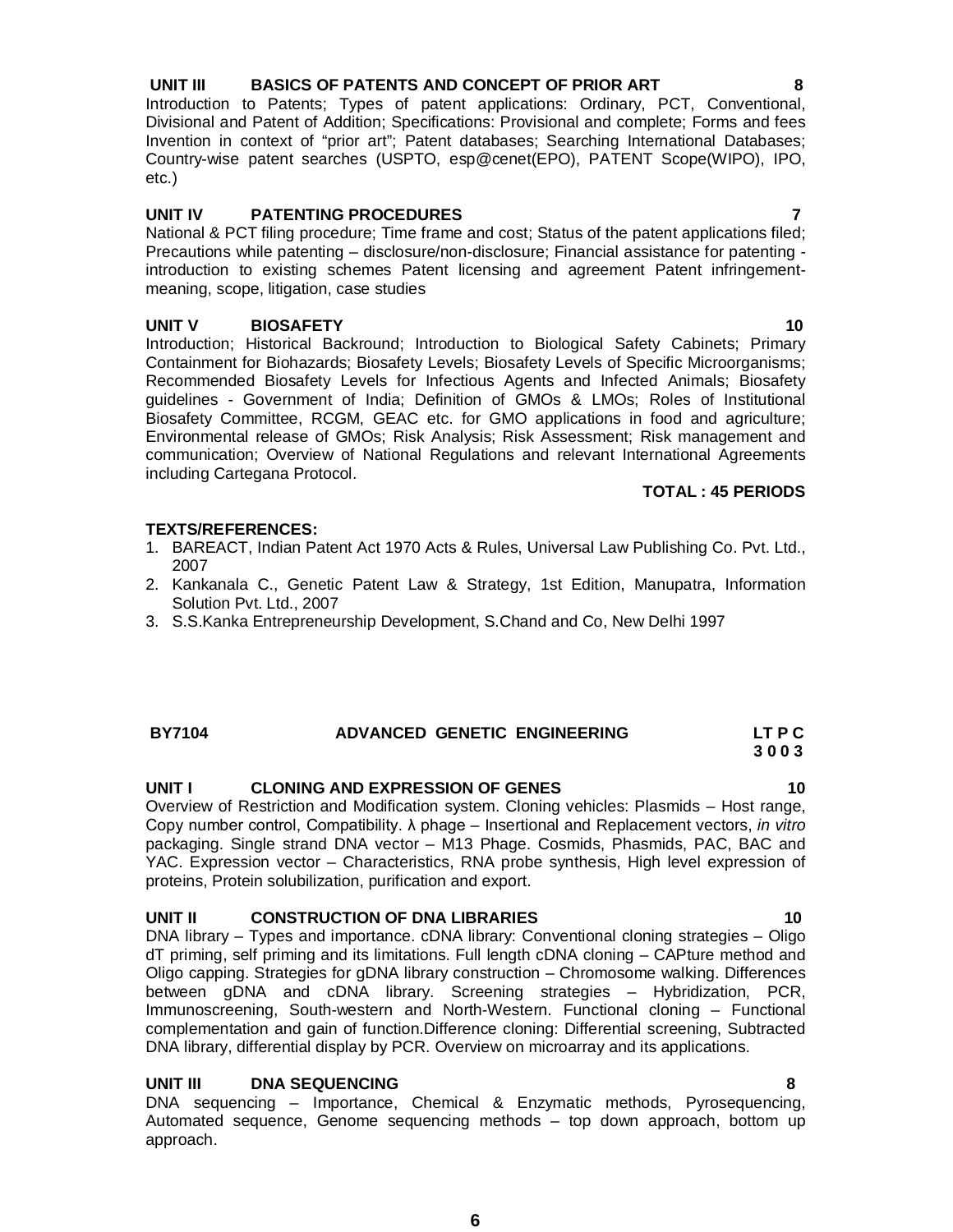### **UNIT IV PCR AND MUTAGENESIS 9**

PCR – Principle and applications. Different types of PCR – Hot start PCR, Touchdown PCR, Multiplex PCR, Inverse PCR, Nested PCR, AFLP-PCR, Allele specific PCR, Assembly PCR, Asymmetric PCR, LATE-PCR, Colony PCR, *in situ* PCR, Long PCR. Real-time PCR – SYBR Green assay, Taqman Probes, Molecular beacons.Mutagenesis and chimeric protein engineering by PCR, RACE, Kuntels' method of mutagenesis.

## **UNIT V GENE TRANSFER & GENE THERAPY 8**

Introduction of foreign genes into animal cells – Importance, DNA Microinjection, Retroviral vectors, Trasnsfection of Embryonic stem cells, recombination. Transgenic plants – Importance, Ti Plasmid, Co integrate and Binary vectors. Overview of Gene therapy.

### **REFERENCES**

### **TOTAL : 45 PERIODS**

- 1. Primrose S.B., Twyman R.H., and Old R.W. Principles of Gene Manipulation, 6<sup>th</sup> ed., Blackwell Science, 2001
- 2. Winnacker E.L. Frome Genes to clones : Introduction to Gene Technology, Panima, 2003
- 3. Glick B.R. and Pasternak J.J. Molecular Biotechnology: Principles and applications of recombinant DNA, 3<sup>rd</sup> ed., ASM Press, 2003
- 4. Lemonie, N.R. and Cooper, D.N. Gene therapy, BIOS Scientific, 1996

### **BY7111 PREPARATIVE AND ANALYTICAL TECHNIQUES IN BIOTECHNOLOGY L T P C**

 **0 0 6 3**

- 1. Preparation of Acetate, Tris and Phosphate Buffer systems and validation of Henderson-Hasselbach equation.
- 2. Reactions of amino acids Ninhydrin, Pthaldehyde, Dansyl chloride measurement using colorimetric and fluorimetric methods.
- 3. Differential estimations of carbohydrates reducing vs non-reducing, polymeric vs oligomeric, hexose vs pentose
- 4. Estimation of protein concentration using Lowrys' method, Dye-binding method
- 5. DNA determination by UV-Vis Spectrophotometer hyperchromic effect Separation of lipids by TLC.
- 6. Enzyme Kinetics: Direct and indirect assays determination of  $K_m$ ,  $V_{max}$  and  $K_{cat}$ ,  $K_{cat}/$  $K_m$
- 7. Restriction enzyme Enrichment and unit calculation
- 8. Ion-exchange Chromatagraphy Purification of IgG and Albumin
- 9. Gel filtration Size based separation of proteins
- 10. Affinity chromatography IMAC purification of His-tagged recombinant protein
- 11. Assessing purity by SDS-PAGE Gel Electrophoresis
- 12. Chemical modification of proteins PITC modification of IgG and Protein immobilization

### **TOTAL : 90 PERIODS**

- 1. Biochemical Methods: A Concise Guide for Students and Researchers, Alfred Pingoud, Claus Urbanke, Jim Hoggett, Albert Jeltsch, 2002 John Wiley & Sons Publishers, Inc,
- 2. Biochemical Calculations: How to Solve Mathematical Problems in General Biochemistry, 2nd Edition, Irwin H. Segel, 1976 John Wiley & Sons Publishers, Inc,
- 3. Principles and Techniques of Practical Biochemistry- Wilson, K. and Walker, J. Cambridge Press.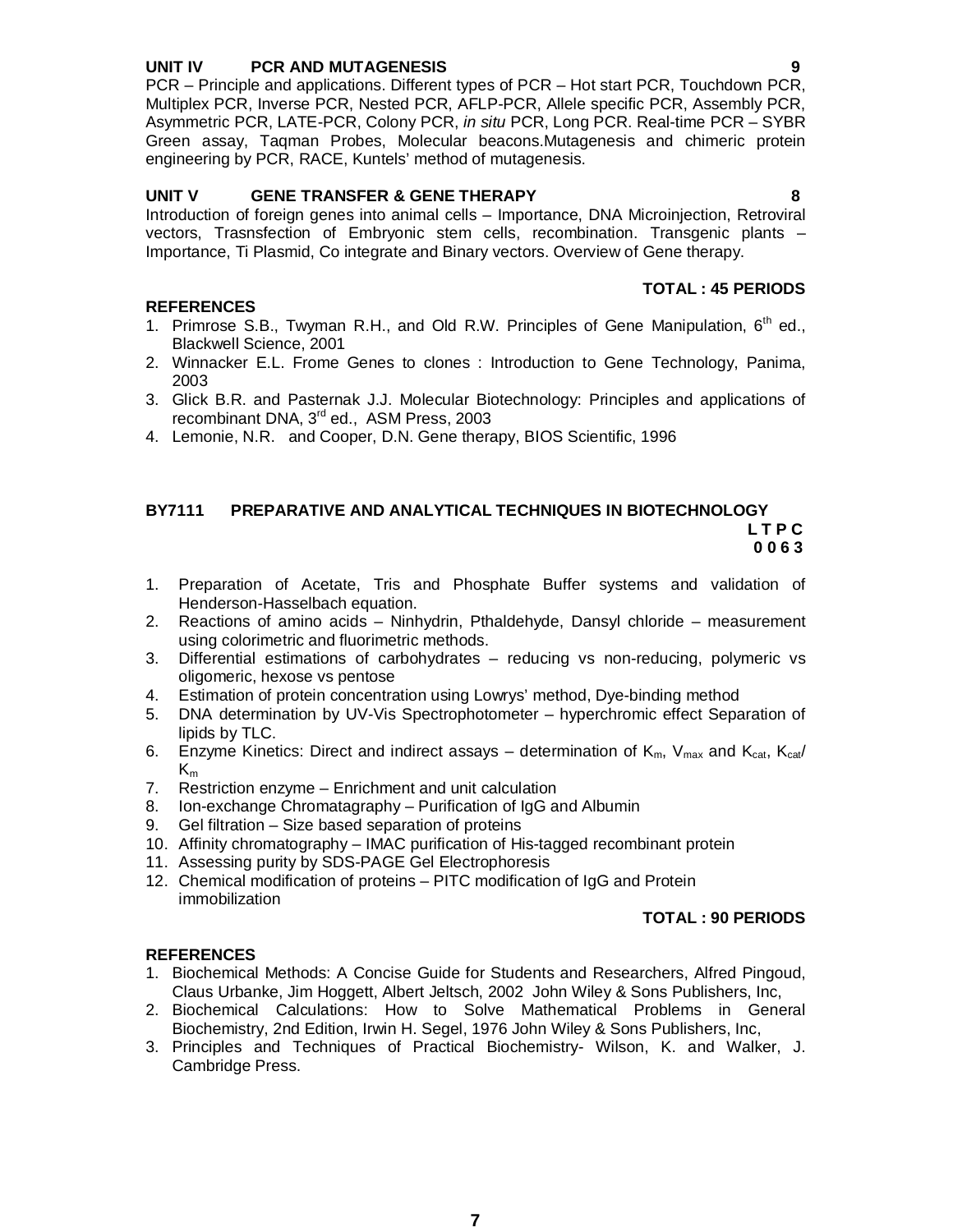### **UNIT I INTRODUCTION TO BIOSEPARATION 4**

Characterization of biomolecules and fermentation broth. Guidelines to recombinant protein purification.

### **UNIT II SOLID-LIQUID SEPARATION AND CELL DISRUPTION 6**

Solid liquid separation- microfiltration and centrifugation – theory and design for scaleup operation. Cell disruption – Homogeniser , dynomill – principle, factors affecting disruption, batch and continuous operation. Cell disruption by chemical methods.

### **UNIT III CONCENTRATION AND PURIFICATION 7**

Liquid- liquid extraction – theory and practice with emphasis on Aqueous two phase extraction. Solid liquid extraction. Precipitation techniques using salt and solvent. Separation by ultrafiltration, Dialysis, Electrophoresis.

### UNIT IV CHROMATOGRAPHY **15**

Theory, practice and selection of media for – Gelfiltration chromatography, Ion exchange chromatography, Hydrophobic interaction chromatography, reverse phase chromatography, Affinity chromatography – Metal affinity chromatography, dye affinity chromatography, immunosorbent affinity chromatography & Expanded bed chromatography. Scaleup criteria for chromatography, calculation of no of theoretical plates and design

### UNIT V FINAL POLISHING AND CASE STUDIES **13**

Freeze drying, spray drying and crystallization. Purification of cephalosporin, aspartic acid, Recombinant Streptokinase, Monoclonal antibodies, Tissue plasminogen activator, Taq polymerase, Insulin.

### **TOTAL : 45 PERIODS**

### **REFERENCES**

- 1. Belter,P.A. et al., Bioseparations: Downstream Processing For Biotechnology, John-Wiley , 1988
- 2. Janson J.C, & Ryden L. Protein Purification: Principles, High Resolution Methods And Applications, VCH Pub. 1989.
- 3. Scopes R.K. Protein Purification Principles And Practice, Narosa , 1994.

# **BY7202 IMMUNOTECHNOLOGY L T P C**

# **UNIT I INTRODUCTION 12**

Cells of the immune system and their development; primary and secondary lymphoid organs; humoral immune response; cell mediated immune responses; complement.

# **UNIT II ANTIBODIES 10**

Monoclonal antibodies and their use in diagnostics; ELISA; Agglutination tests; Antigen detection assay; Plaque Forming Cell Assay.

### **UNIT III CELLULAR IMMUNOLOGY 12**

PBMC seperation from the blood; identification of lymphocytes based on CD markers; FACS; Lymphoproliferation assay; Mixed lymphocyte reaction; Cr51 release assay; macrophage cultures; cytokine bioassays- IL2, gamma IFN, TNF alpha.; HLA typing.

 **3 0 0 3**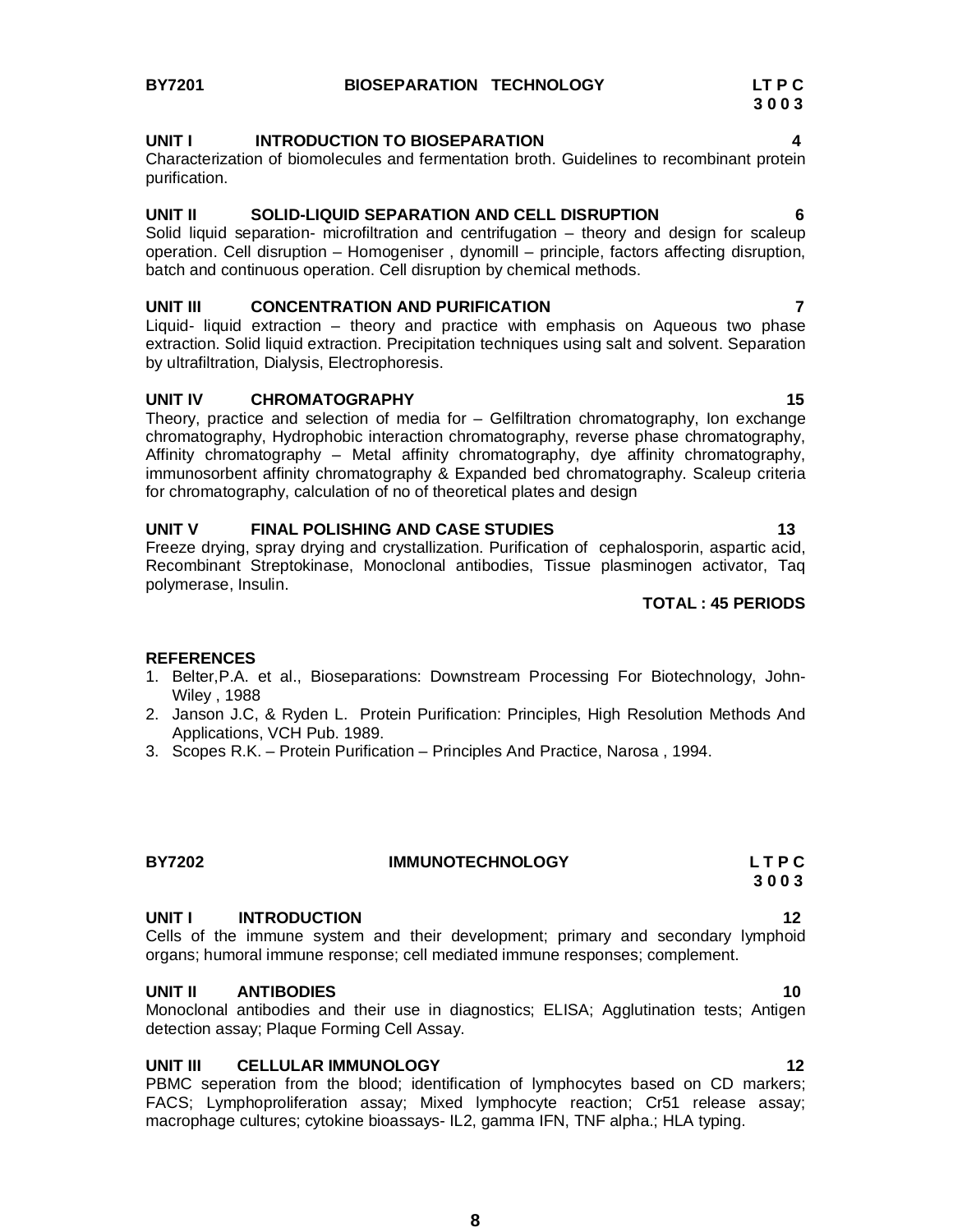### **UNIT IV VACCINE TECHNOLOGY 6**

Basic principles of vaccine development; protein based vaccines; DNA vaccines; Plant based vaccines; recombinant antigens as vaccines; reverse vaccinology

### **UNIT V DEVELOPMENT OF IMMUNOTHERAPEUTICS 5**

Engineered antibodies; catalytic antibodies; idiotypic antibodies; combinatorial libraries for antibody isolation.

# **REFERENCES**

- 1. Roitt, Ivan. Essential Immunology, 9<sup>th</sup> ed., Blackwell Scientific, 1997
- 2. Roitt I., Brostoff J. and Male D. Immunology,  $6<sup>th</sup>$  ed. Mosby, 2001
- 3. Goldsby, R.A., Kindt, T.J., Osbome, B.A. and Kerby J. Immunology,  $5<sup>th</sup>$  ed., W.H. Freeman, 2003
- 4. Weir, D.M. and Stewart, J. Immunology, 8<sup>th</sup> ed., Cheerchill, Linvstone, 1997

# **3 0 0 3**

### UNIT **INTRODUCTION**

Scope of Animal Biotechnology, Animal Biotechnology for production of regulatory proteins, blood products, vaccines, hormones and other therapeutic proteins.

**BY7203 ANIMAL BIOTECHNOLOGY LT P C**

### **UNIT II MOLECULAR BIOLOGY 9**

Biology of animal viral vectors- SV40, adeno virus, retrovirus, vaccinia virus, herpes virus, adeno associated virus and baculo virus.

### **UNIT III CELL CULTURE TECHNOLOGY 11 11**

Culturing of cells, primary and secondary cell lines, Cell culture-Scaling up of animal cell culture-monolayer culture, suspension culture; Various bio-reactors used for animal cell culture-Roller bottle culture; Bioreactor process control, stirred animal cell culture, Air-lift fermentor, Chemostat/Turbidostat; High technology vaccines; Hybridoma technology; Cell lines and their applications

### **UNIT IV GENETIC ENGINEERING 11 11**

Gene therapy-prospects and problems; Knock out mice and mice model for human genetic disorder; Baculo virus in biocontrol; Enzymes technology, Somatic manipulation of DNA, Nucleic acid hybridization and probes in diagnosis- preparation of probes, evaluation and applications.

### **UNIT V APPLICATIONS** 40

Rumen manipulation- probiotics embryo transfer technology, invitro fertilization, transgenesis- methods of transferring genes into animal oocytes, eggs, embryos and specific tissues by physical, chemical and biological methods; Biopharming -Transgenic animals (Mice, Cows, Pigs, Sheep, Goat, Birds and Insects); Artificial insemination and embryo transfer.

### **REFERENCES**

- 1. Watson, J.D., Gilman, M., Witowski J.and Zoller, M. Recombinant DNA, 2<sup>nd</sup> ed., Scientific American Books, 1983
- 2. Glick, B.R. and Pasternack, J.J. Molecular Biotechnology,  $3<sup>rd</sup>$  ed., ASM Press, 2003
- 3. Lewin, B. Genes VIII , Pearson Prentice Hall, 2004
- 4. Davis J.M. Basic Cell Culture: A Practical Approach, IRL Press, 1998
- 5. Freshney R.I. Animal Cell Culture- a practical approach, 1987

# **TOTAL : 45 PERIODS**

**TOTAL : 45 PERIODS**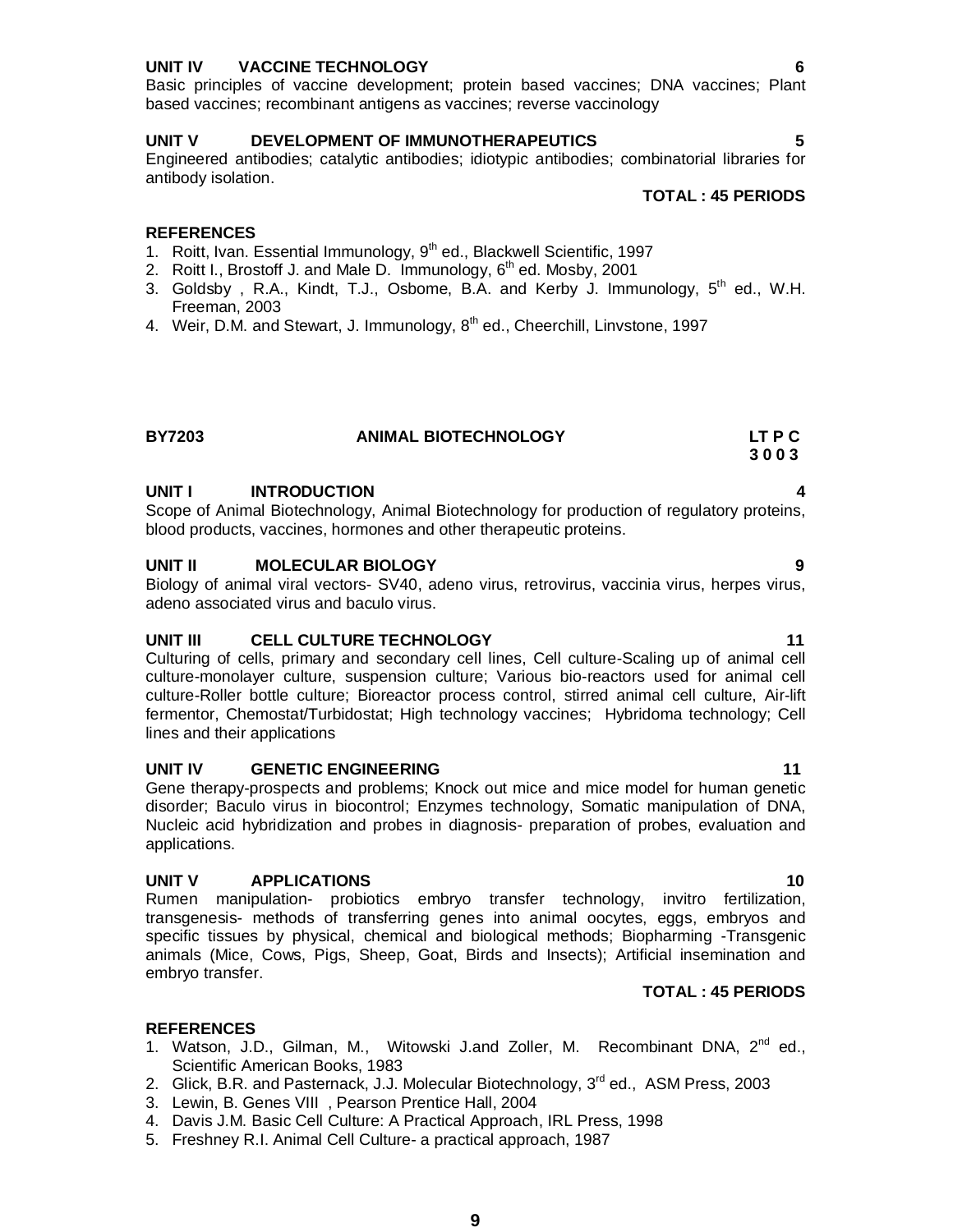# **BY7211 MICROBIAL AND IMMUNO TECHNOLOGY LABORATORY L T P C**

 **0 0 6 3**

### **PART I MICROBIAL TECHNOLOGY**

- 1. Disinfection, safety instructions; Preparation of media and Sterilization
- 2. Identification and staining of microbes (gram staining, Giemsa etc)
- 3. Enumeration of microorganisms by serial dilution
- 4. Growth curve, measure of bacterial population by turbidometry

### **PART II IMMUNO TECHNOLOGY**

1. Ethics, selection and handling of animals for immunological experiments (Eg. Mice, Rats, Rabbits)

2. Preparation of antigen and Routes of immunisation (Intra-peritonial, Sub-cutaneous, Intramuscular, Intra-nasal, Oral)

- 3. Methods of bleeding (Eg. Tail bleeding, Intravenous, intraorbital)
- 4. Collection of serum, storage and purification of total IgG (salt precipitation).
- 5. Evaluation of Antibody titre by direct ELISA
- 6. Evaluation of Antigen by Sandwich ELISA
- 7. Characterisation of antigens by native, SDS-PAGE
- 8. Characterisation of antigens by Immunoblotting
- 9. Conjugation of Immunoglobins (Streptavidin, colloidal gold)
- 10. Methods for prototype development of Immunodiagnostics (ICT card)
- 11. Blood smear identification of leucocytes by Giemsa stain
- 12. Separation of mononuclear cells by Ficoll-Hypaque
- 13. Separation of spleenocytes and proliferation against mitogens

### **TOTAL : 90 PERIODS**

### **REFERENCES**

- 1. Antibodies: A Laboratory Manual, Ed Harlow, David P Lane, Cold Spring Harbor Laboratory Press, 2<sup>nd</sup> Edition, 1998
- 2. Molecular cloning : A laboratory manual / Joseph Sambrook, David W. Russell.  $3^{rd}$  ed. Cold Spring Harbor, N.Y. : Cold Spring Harbor Laboratory, 2001
- 3. Current protocols in immunology / editorial board John E. Coligan .et al,. 2003, New York : Wiley Interscience, 2003.

### **BY7311 ADVANCED MOLECULAR BIOLOGY AND GENETIC ENGINEERING LABORATORY**

 **L T P C 0 0 6 3**

- 1. Isolation of DNA
- 2. Electroporation to Yeast
- 3. Isolation of RNA
- 4. cDNA synthesis
- 5. Real-time PCR
- 6. Enzyme Linked Immunosorbent Assay (ELISA)
- 7. Western blot with ECL detection
- 8. Site directed mutagenesis
- 9. Southern blot (Non-radioactive)
- 10. Electrophoretic Mobility Shift Assay (Non-radioactive)

# **TOTAL : 90 PERIODS**

### **REFERENCES:**

1. Joe Sambrook and David William Russel. "Molecular cloning: A laboratory manual", CSHL press.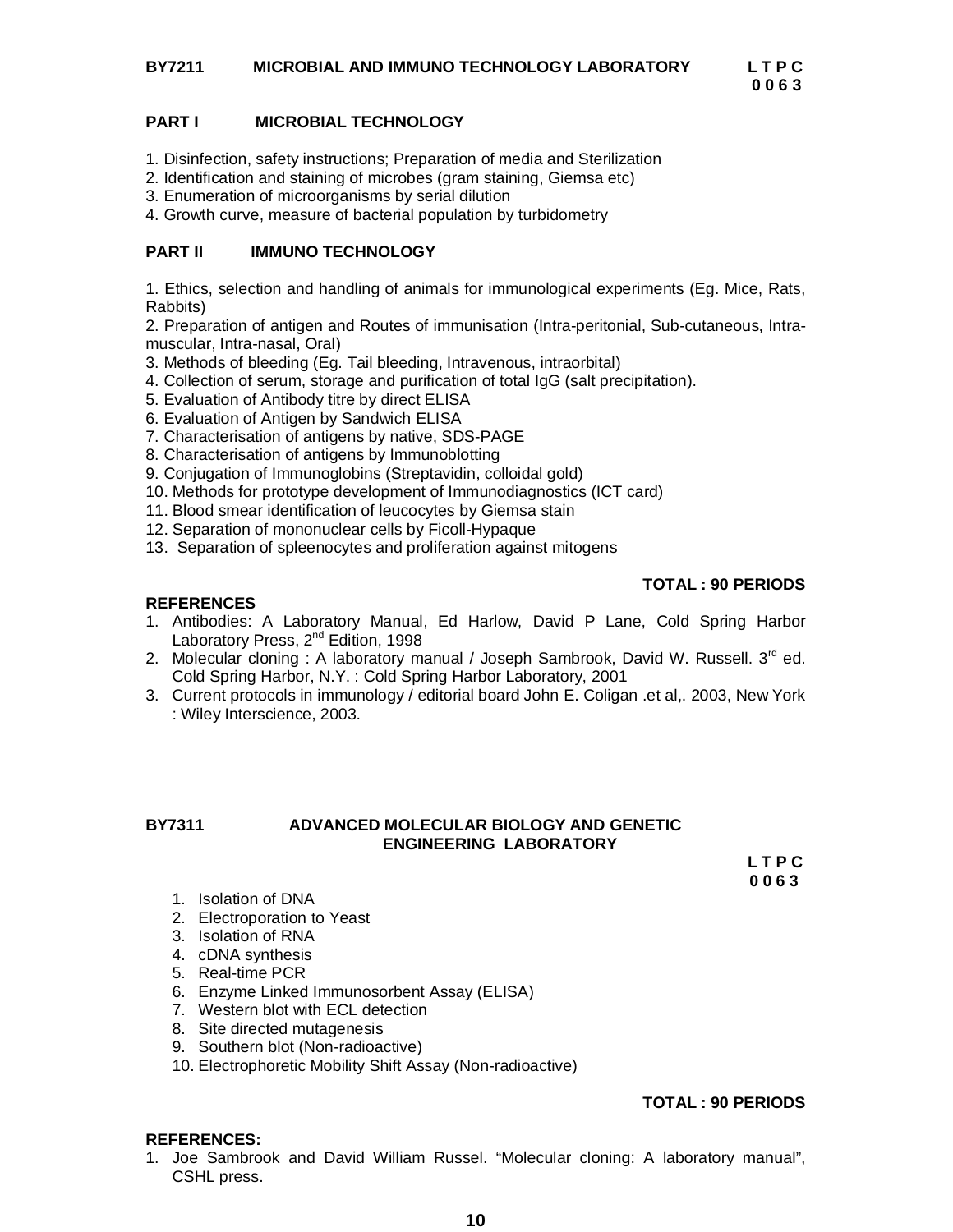### **BY7312 ADVANCED BIOPROCESS AND DOWNSTREAM PROCESSING LABORATORY**

 **LT P C 0 0 6 3**

Enzyme kinetics, inhibition, factors affecting reaction ph, temp. Enzyme immobilization studies – Gel entrapment, adsorption and ion exchange immobilisation. Optimization techniques – Plackett burman, Response surface methodology. Batch cultivation – recombinant *E.coli* – growth rate, substrate utilization kinetics, plasmid stability, product analysis after induction, Metabolite analysis by HPLC Fed batch cultivation *E.coli, Pichia pastoris* Continuous cultivation  $- x - d$  construction, kinetic parameter evaluation, gas analysis, carbon balancing, Pulse and shift techniques. Bioreactor studies : Sterlisation kinetics, kLa determination, residence time distribution Animal cell culture production: T-flask, spinner flask, bioreactor Cell separation methods; Centrifugation and microfiltration Cell disruption methos: Chemical lysis and Physical methods Product concentration: Precipitation, ATPS, Ultrafiltration High resolution purification; Ion exchange, affinity and Gel filtration Freeze drying.

# **TOTAL : 90 PERIODS**

### **BY7001 CHEMICAL ENGINEERING FOR BIOTECHNOLOGISTS L T P C 3 0 0 3**

### UNIT **INTRODUCTION**

Introduction to chemical engineering sciences and its role in the design & analysis of chemical processes. Overview of unit operations and processes in the chemical industry. Units and conversion factor. Introduction to Dimensional analysis.

### **UNIT II MATERIAL AND ENERGY BALANCES 13**

Overall and component material balances - Material balances without chemical reactions - Chemical reactions -stoichiometry - conversion and yield - Material balance calculations with chemical reactions – combustion calculations - recycle operations. Energy balances - Entropy - Latent heat - Chemical reactions - combustion. Concepts of chemical thermodynamics, the relation to VLE, solution thermodynamics and reaction thermodynamics.

### **UNIT III FLUID MECHANICS 9**

Properties of fluids; Fluid statics – forces at fluid surfaces, Pressure and measurement of pressure differences; Fluid flow concepts and basic equations of fluid flow – continuity equation and Bernoulli's equation; shear stress relationship and viscous effects in fluid flow; non newtonian fluids; significance of dimensionless groups in fluid flow operations.

### **UNIT IV TRANSPORTATION OF FLUIDS 9**

Different types of pumps, compressors and valves. Measurement of fluid flow using hydrodynamic methods, direct displacement method. Types of agitators, flow patterns in agitated vessels, calculation of power consumption – applications in bioreactor design

### **UNIT V HEAT TRANSFER 9**

Nature of heat flow - Conduction, convection, radiation. Steady state conduction, Principles of heat flow in fluids, Heat transfer by forced convection in laminar and turbulent flow. Heat exchange equipments- principles and design.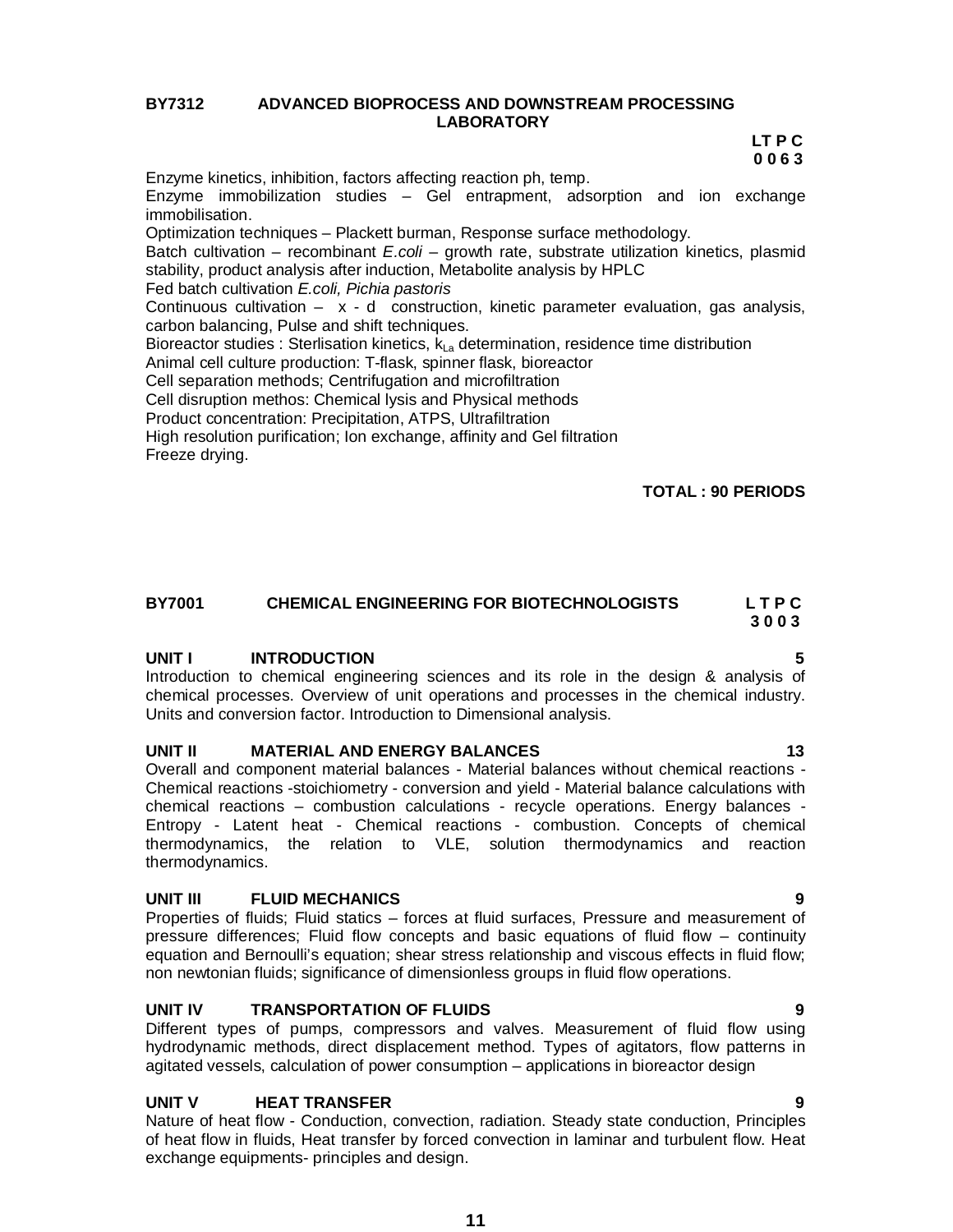# **REFERENCES**

- 1. Bhatt B.I., Vora S.M. Stoichiometry.3<sup>rd</sup> ed., Tata McGraw-Hill, 1977.
- 2. McCabe W.L., *et al.*, Unit Operations In Chemical Engineering. 6<sup>th</sup> ed., McGraw-Hill Inc., 2001.
- 3. Geankoplis C.J. Transport Processes And Unit Operations. 3<sup>rd</sup> ed., Prentice Hall India, 2003.

### **BY7002 BIOLOGY FOR CHEMICAL ENGINEERS L T P C 3 0 0 3**

# **UNIT I INTRODUCTION TO BIOLOGICAL MOLECULES 9**

Basic Carbon Chemistry, Types of biomoleules, Molecular structure and function of Biological Macromolecules - Proteins, Nucleic acids, Carbohydrates, Lipids

# **UNIT II GENES TO METABOLIC END-PRODUCTS 9**

Basics of DNA replication, transcription, translation, biocatalysis, pathways and metabolism

# **UNIT III MOLECULAR CELL BIOLOGY AND ENERGETICS 9**

Functional organization of cells at molecular level; membranes, molecular communication across membranes, energetics – proton motive force, ATP synthesis, respiration; photosynthesis

# **UNIT IV MOLECULAR BASIS OF MICROBIAL FORMS AND THEIR DIVERSITY 9**

Structural differences between different microbial cell types; over view of primary and secondary metabolism of microbes, commercial products like antibiotics, vitamins from microbes

# **UNIT V MOLECULAR BASIS OF HIGHER LIFE FORMS 9**

Molecular differences between various eukaryotic cell types, tissue proteins, blood, important molecular components of blood, albumin, antibodies, hormones and their actions

# **TOTAL : 45 PERIODS**

- 1. Interactive Concepts in Biochemistry by Rodney Boyer, Copyright 2002, John Wiley & Sons Publishers, Inc.
- 2. http://www.wiley.com/legacy/college/boyer/0470003790/index.htm
- 3. Biochemistry by Lubert Stryer, 5<sup>th</sup> Edition W. H. Freeman and Company, New York
- 4. Lehninger's Principles of Biochemistry, 4<sup>th</sup> Edn, by David L. Nelson and Michael M. Cox,
- 5. Molecular Cell Biology, Sixth Edition., by Harvey Lodish, Arnold Berk, Chris A. Kaiser, Monty Krieger, Matthew P. Scott, Anthony Bretscher, Hidde Ploegh, Paul Matsudaira Bioenergetics at a Glance: An Illustrated Introduction D. A. Harris, 1995 John Wiley & Sons Publishers, Inc
- 6. Introduction to General, Organic, and Biochemistry, 8th Edition Morris Hein, Leo
- 7. R. Best, Scott Pattison, Susan Arena 2004, John Wiley & Sons Publishers, Inc
- 8. An Introduction to Molecular Biotechnology: Molecular Fundamentals, Methods and Applications in Modern Biotechnology Michael Wink (Editor) 2006, John Wiley & Sons Publishers, Inc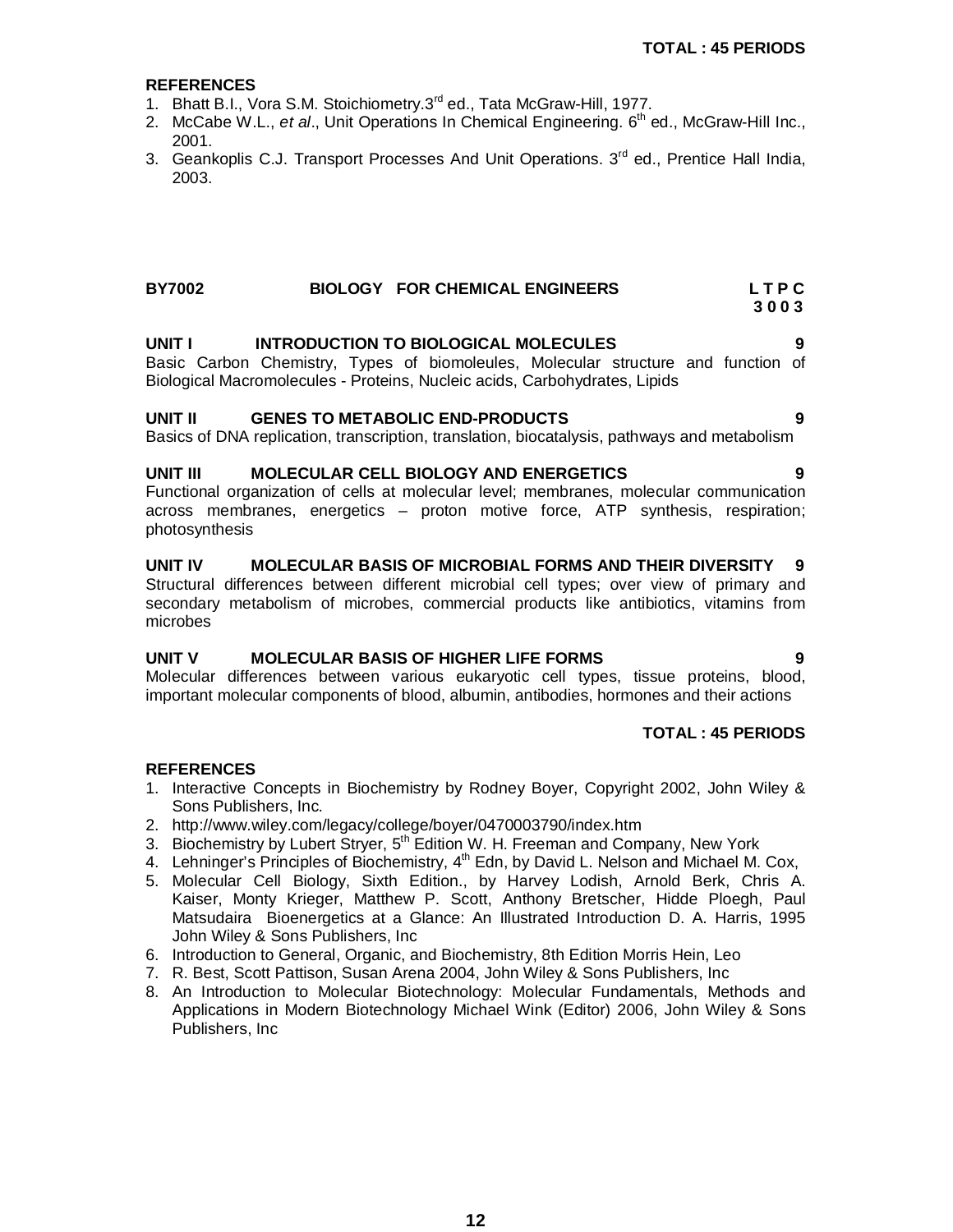### **BY7003 APPLIED MATHEMATICS FOR BIOTECHNOLOGISTS L T P C 3 0 0 3**

**UNIT I 9** First order and second order-application to biology.Lagrange's method and Charpits method.

# **UNIT II 9**

Probability –Addition theorem, Multiplication theorem and conditional probability-Baye's theorem. Binomial distribution, Poisson distribution and Normal distribution.

# **UNIT III 9**

Curve fitting –fitting a straight line and second degree curve. Correlation and Regression. Fitting a non linear curve. Bivariate correlation application to biological sciences.

**UNIT IV 9** Sampling distributions-Large samples and Small samples. Testing of Null hypothesis-Z test, t test and  $\Box^2$  test. Type I and Type II errors. Fisher's F Test. Goodness of fit.

# **UNIT V 9**

Design of Experiments –One way, Two way classifications – Randomied Block Designs-Latin Square Designs.

# **TOTAL : 45 PERIODS**

# **TEXT BOOKS**

- 1. Higher Engineering Mathematics 37<sup>th</sup> Edition. By Grewal.
- 2. Comprehensive Statistical Methods By P.N.Arora, Sumeet Arora, S.Arora. S.Chand & Co

# **REFERENCES**

- 1. Probability and Statistics for Engineers 6<sup>th</sup> Edition. Prentice Hall By R.A.Johnson.
- 2. Statistical Quality control for the Food Industry. By MERTON R .HUBBARD Mathematical Statistics By V.C.Kapoor and Gupta.

### **BY7004 APPLICABLE MATHEMATICS FOR BIOTECHNOLOGY L T P C 3 0 0 3**

# **OBJECTIVE**

To provide basics concepts of probability, sampling theory, analysis of variance and quality control.

# **OUTCOME**

Students will have an exposure of various distribution, sampling distribution including nonparametric test.

able to analyse applications of sampling theory, design of experiments and quality control to technology.

# **UNIT I CALCULUS 12**

Calculus (Quick review of concepts): Review of limits, continuity, differentiability; Mean value theorem, Taylor's Theorem, Maxima and Minima; Fundamental theorem of Calculus; Improper integrals; Applications to area, volume; Convergence of sequences and series; Power series; Partial Derivatives; Gradient and Directional derivatives; Chain rule; Maxima and Minima.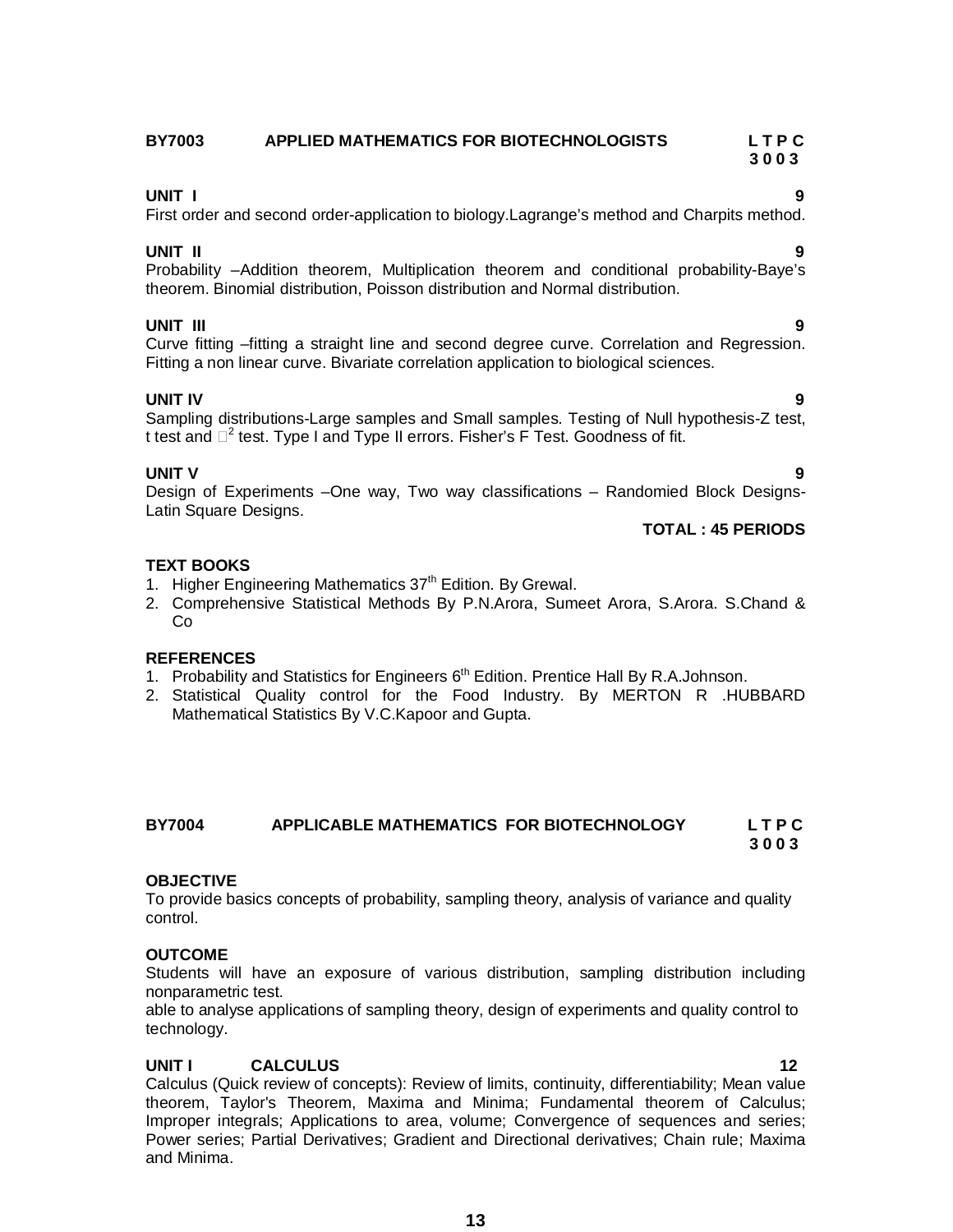# **UNIT II DIFFERENTIAL EQUATION AND PARTIAL DIFFERENTIAL EQUATIONS**

 **12** Introduction- Differential Equation and solution-First order, linear differerential equation, partial differential equations solution-Various types of partial different equation of the form  $f(p,q)=0$ ,  $f(x, p, q)=0$ ,  $f(x, p)=q(y, q)$ . Clairaut's form  $z=px+qy+f(p,q)$ , Lagrange's equation Pp+Qq=R. Total differentiation Pdx+Qdy+Rdz=0. Simple Problem application to biology

**UNIT III SECOND AND HIGHER ORDER DIFFERENTIAL EQUATIONS 12** Linear ODE's with constant coefficients: the characteristic equations; Cauchy-Euler equations; Linear dependence and Wronskians; Method of undetermined coefficients; Method of variation of parameters; Laplace transforms: Inverse theorem, shifting theorems, partial fractions.

# **UNIT IV LINEAR ALGEBRA** 12

Basics: Vectors, matrices, determinants; Matrix addition and multiplication; Systems of equations: Gauss elimination, Matrix rank, Linear independence, Cramer's rule; Inverse of a matrix: Gauss-Jordan elimination; Eigenvalues and Eigenvectors: characteristic polynomials, eigenvalues of special matrices(orthogonal, unitary, hermitian, symmetric, skewsymmetric, normal)

# **UNIT V NUMERICAL METHODS** 12

Solution of equations by iteration; Interpolation by polynomials; Piecewise linear and cubic splines; Numeric integration and differentiation; Linear systems: Gauss elimination, Gauss-Siedel, matrix inversion; LU factorization; Matrix eigenvalues; Numerical solution of ODEs: Euler and Runge-Kutta methods, Predictor-Corrector methods; Exposure to software packages like Matlab or Scilab.

# **TOTAL : 60 PERIODS**

# **TEXTS BOOKS**

- 1. G. B. Thomas and R. L. Finney, Calculus and Analytic Geometry*,* 9th Edition, ISE Reprint, Addison-Wesley, 1998.
- 2. E. Kreyszig, Advanced engineering mathematics*,* 8 th Edition, John Wiley, 1999.
- 3. W. E. Boyce and R. DiPrima, Elementary Differential Equations*,* 8 th Edition, John Wiley, 2005.
- 4. Higher Engineering Mathematics, 37<sup>th</sup> Edition By Grewal.

# **BY7005 UNIX OPERATING SYSTEM AND PROGRAMMING LANGUAGE C++**

### **3 0 0 3 UNIT I UNIX OPERATING SYSTEM**

Introduction to Operating Systems, Basic Commands in Unix, vi editor, filters, input/output redirection, piping, transfer of data between devices, shell scripts.

# **UNIT II** INTRODUCTION TO C++ 10 **10 10**

Programming methodologies- Introduction to Object Oriented Programming - Comparison of Procedural and Object Oriented languages - Basics of C++ environment, Data types, Control Flow Constructs, Library functions, Arrays

# **UNIT III CLASSES 10**

Definition-Data members-Function members-Access specifiers-Constructors-Default constructors-Copy constructors-Destructors-Static members- This pointer- Constant members- Free store operators- Control statements

# **UNIT IV INHERITANCE AND POLYMORPHISM 10**

Overloading operators- Functions- Friends- Class derivation-Virtual functions-Abstract base classes-Multiple inheritance.

# **L T P C**

- -
	-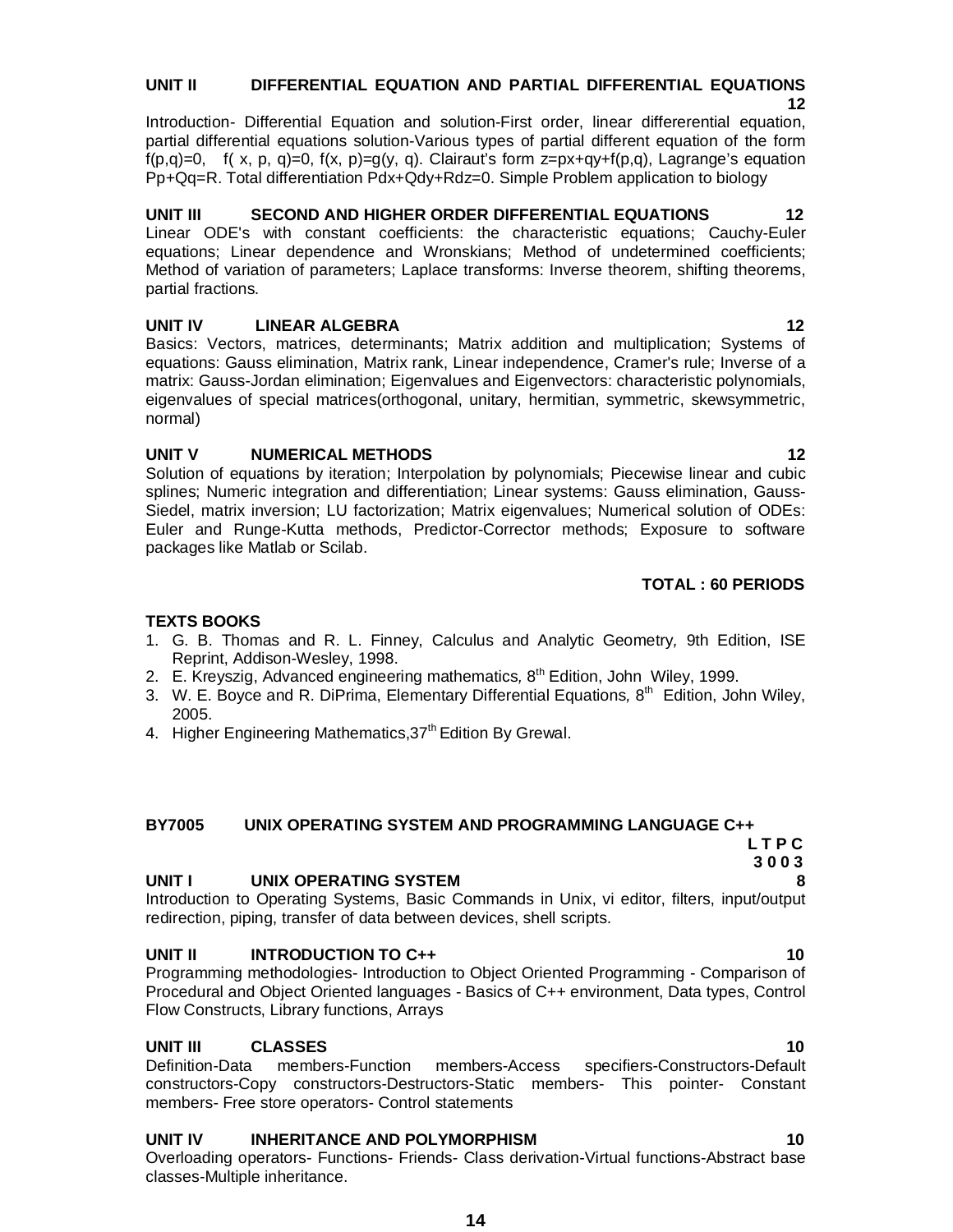# **UNIT V TEMPLATES AND FILE HANDLING 7**

Class templates-Function templates-Exception handling- File Handling

Lab: Exercises for all the topics.

### **REFERENCES**

- 1. Kochen, S.J. & Wood, P.H. Exploring the Unix System, Techmedia, 1999
- 2. Bach M.J., The design of Unix operating systems, Prentice Hall of India, 1999.
- 3. Lippman S.B., The C++ Primer, Addison Wesley, 1998.
- 4. Deitel and Deitel, C++ How to Program, Prentice Hall, 1998.
- 5. Balagurasamy E. , Object-Oriented Programming using C++, Tata McGraw- Hill, 2002.

### **BY7006 FOOD PROCESSING AND BIOTECHNOLOGY L T P C 3 0 0 3**

### **UNIT I FOOD CHEMISTRY 9**

Constituent of food – contribution to texture, flavour and organoleptic properties of food; food additives – intentional and non-intentional and their functions; enzymes in food processing.

### **UNIT II FOOD MICROBIOLOGY**

Sources and activity of microorganisms associated with food; food fermentation; food chemicals; food borne diseases – infections and intoxications, food spoilage – causes.

### **UNIT III FOOD PROCESSING 9**

Raw material characteristics; cleaning, sorting and grading of foods; physical conversion operations – mixing, emulsification, extraction, filtration, centrifugation, membrane separation, crystallization, heat processing.

### **UNIT IV FOOD PRESERVATION 9**

Use of high temperatures – sterilization, pasteurization, blanching, asceptic canning; frozen storage – freezing curve characteristics. Factors affecting quality of frozen foods; irradiation preservation of foods

### **UNIT V MANUFACTURE OF FOOD PRODUCTS 9**

Bread and baked goods, dairy products – milk processing, cheese, butter, ice-cream, vegetable and fruit products; edible oils and fats; meat, poultry and fish products; confectionery, beverages.

### **TOTAL : 45 PERIODS**

- 1. Coultate T.P. Food The chemistry of its components,  $2^{nd}$  ed., Royal society, London, 1992
- 2. Sivasankar B. Food processing and preservation, Prentice Hall of India Pvt.Ltd., New Delhi, 2002
- 3. Fennema O.R. ed. Principles of food science : Part I, Food chemistry, Marcel Dekker, New York, 1976.
- 4. Frazier W.C. and Westhoff D.C. Food Microbiology, 4<sup>th</sup> ed. McGram-Hill Book Co., New York, 1988
- 5. Brenner, J.G., Butters, J.R., Cowell, N.D. and Lilly, A.E.V. Food engineering operations, 2<sup>nd</sup> ed., Applied Sciences Pub.ltd., London, 1979
- 6. Pyke, M. Food Science and Technology, 4<sup>th</sup> ed., John Murray, London, 1981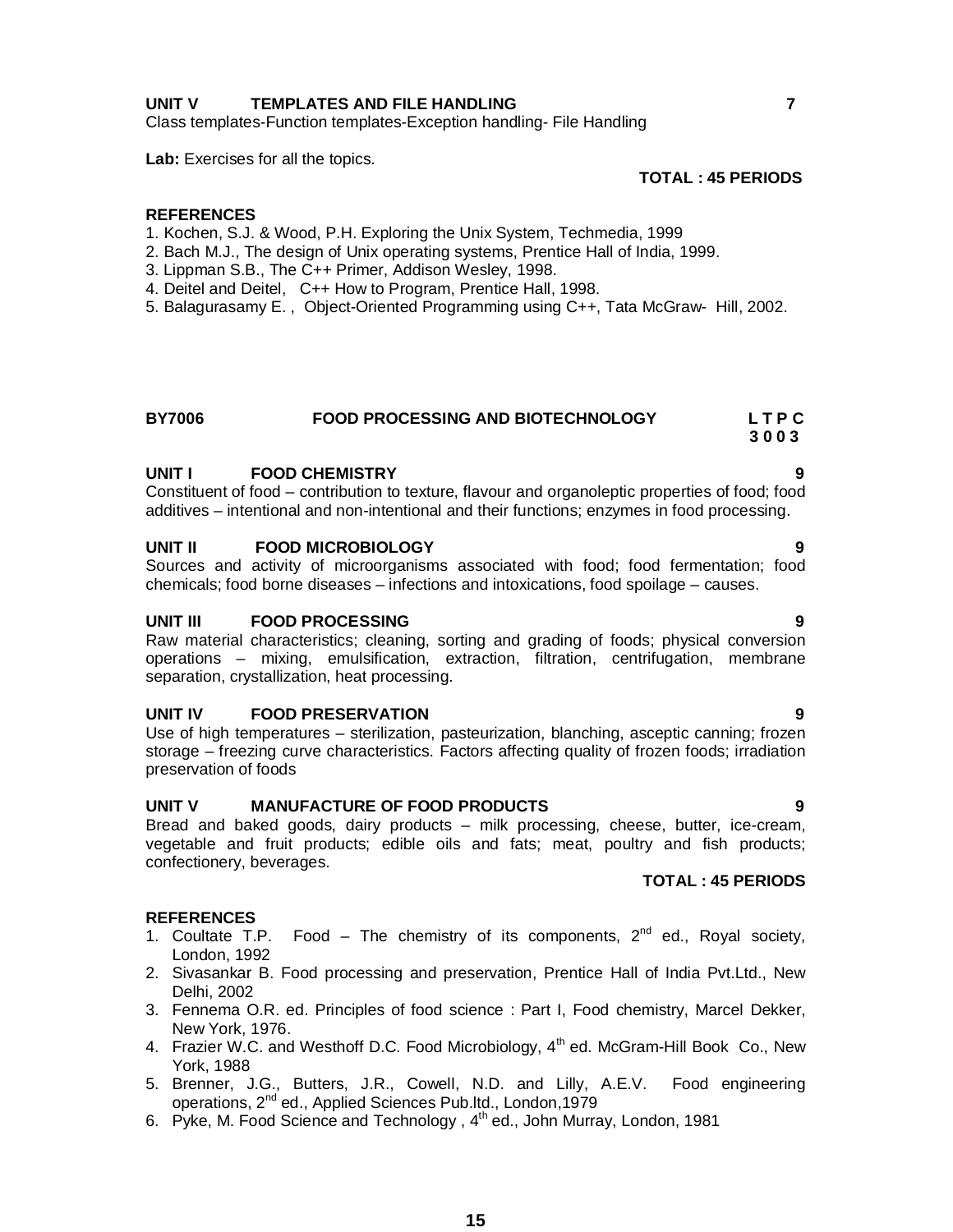### **UNIT I INTRODUCTION 8**

History of pharmaceutical industry, Drugs discovery and Development phases; Drugs and Cosmetics ACT and regulatory aspects; Definition: Generics and its advantages; Biogenerics and Biosimilars; The role of patents in the drug industry; Protein-based biopharmaceuticals; International Non-proprietary Names (INN) nomenclature system biosimilars regulation

### **UNIT II DOSAGE FORM: SCIENCE, PHARMACOKINETICS AND PHARMACODYNAMICS 10**

Definition of Dosage forms, Classification of dosage forms (solid unit dosages – Tablets, capsules; liquids – solutions, lotions, suspension etc; semi-solid – ointments, creams, gel, suppositories, etc; Parenterals, Aerosols etc), Introduction to pharmacokinetics and pharmacodynamic principles (factors affecting the ADME process); bioavailability, bioequivalence.

### **UNIT III DRUG DELIVERY AND CHARACTERISATION OF BIOGENERIC RECOMBINANTS 9**

Advanced drug delivery systems – controlled release, transdermals, liposomes and drug targeting. Approaches to the characterization of biosimilars; Problems in characterizing biologics (Types of biologic, Peptides, Non-glycosylated proteins, Glycosylated proteins, Monoclonal antibodies); Equivalence issues; Post-translational modifications; Effect of microheterogeneity.

### **UNIT IV PHARMACOLOGY PRINCIPLES, CLASSIFICATION OF DRUGS AND MECHANISM 10**

Understanding principles of pharmacology, pharmacodynamics Study of a few classes of therapeutics like laxatives, antacids and drugs used in peptic ulcers, drugs used in coughs and colds, analgesics, contraceptives, antibiotics (folate inhibitors, protein synthesis inhibitors, DNA inhibitors), hormonal agonists and antagonists.

### **UNIT V CASE STUDIES ON BIOPHARMACEUTICAL PRODUCT DEVELOPMENT**

 **8** Erythropoietin, Insulin, Somatotropin, Interleukin-2, Interferon Granulocyte- macrophage CSF, Factor VIIa, Factor IX, Factor VIII, Tissue plasminogen activator, Monoclonal antibodies and engineered Mabs

### **TOTAL : 45 PERIODS**

- 1. Gareth Thomas. Medicinal Chemistry. An introduction. John Wiley. 2000.
- 2. Katzung B.G. Basic and Clinical Pharmacology, Prentice Hall of Intl. 1995.
- 3. T.V.Ramabhadran. Pharmaceutical Design And Development : A Molecular Biology Approach, Ellis Horwood Publishers, New York, 2005
- 4. Goodman & Gilman's The Pharmacological Basis of Therapeutics, 11<sup>th</sup> edition, Mc Graw-Hill Medical Publishing Division New York, 2006.
- 5. Sarfaraz K. Niazi, Handbook of Biogeneric Therapeutic Proteins: Regulatory, Manufacturing, Testing, and Patent Issues, CRC Press, 2006.
- 6. Rodney J Y Ho, MILO Gibaldi, Biotechnology & Biopharmaceuticals Transforming proteins and genes into drugs, 1st Edition, Wiley Liss, 2003.
- 7. Brahmankar D M, Jaiswal S B, Biopharmaceutics and Pharmacokinetics A Treatise, Vallabh Publisher, (1995, reprint 2008)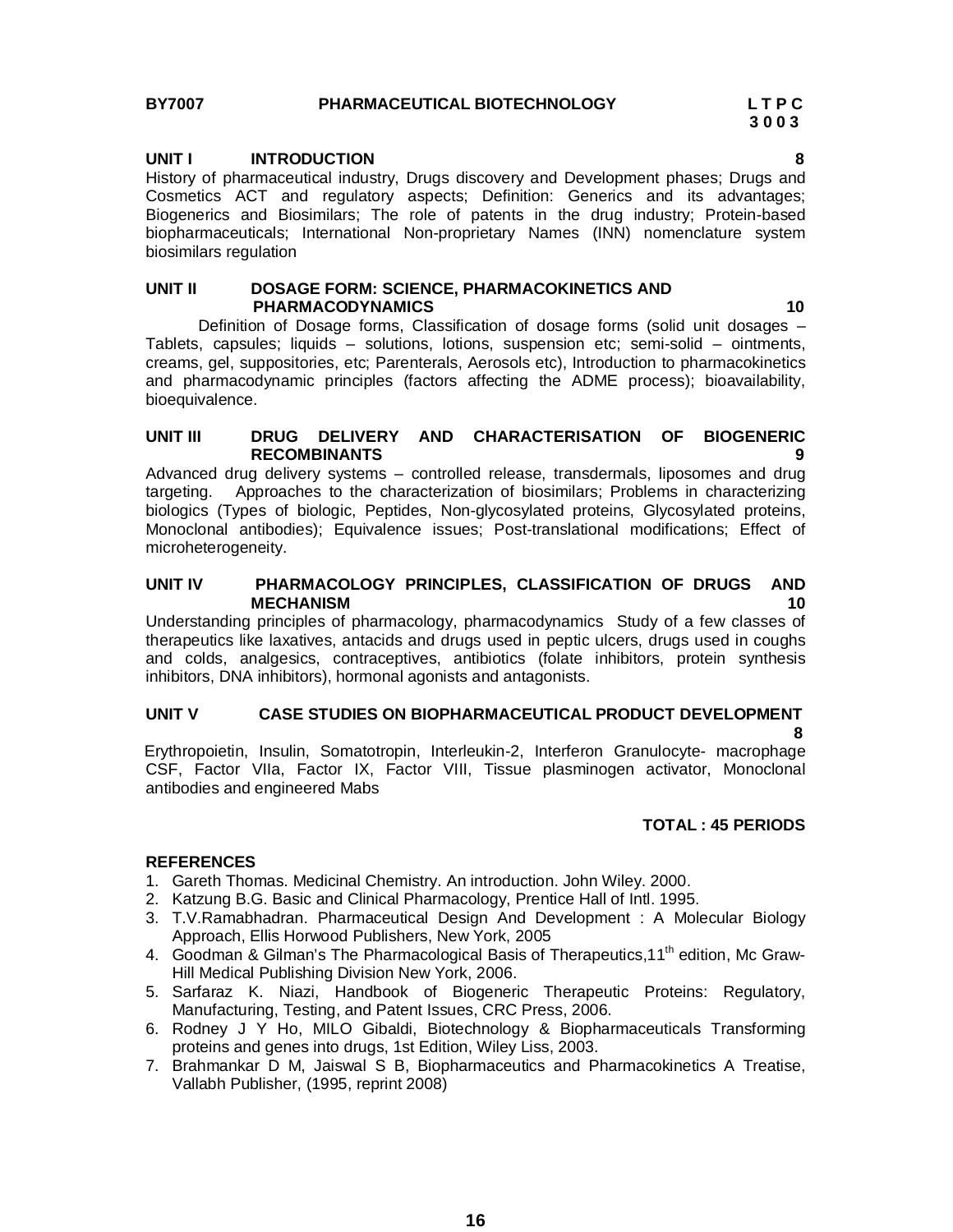### **OBJECTIVE**

The proposed course is designed to teach students the scientific and engineering principles of microbiological treatment technologies to clean up contaminated environments and to generate valuable resources for the human society. Conventional treatment methodologies can be replaced with the advancements in biotechnological field such as molecular biology and genetic engineering strategies will be taught to the students. Also this study paves the way for the alternate sources of energy to avoid environmental issues.

### **UNIT I 7**

Microbial flora of soil, Ecological adaptations, Interactions among soil microorganisms, biogeochemical role of soil microorganisms.

Biodegradation, Microbiology of degradation and its mechanism, Bioaugmentation, Biosorption, Bioleaching, Bioremediation- Types of Bioremediation, Bioreactors for Bioremediation, Metabolic pathways for Biodegradation for specific organic pollutants.

**UNIT II** 11 Pollution- Sources of pollutants for Air, Water (ground water, marine), Noise, Land and its characteristics- Pollution control and management- Environmental monitoring & sampling, Physical, chemical and biological methods and analysis- Air pollution- control and treatment strategies.

Modes of Biological treatment methods for wastewater- aerobic digestion, anaerobic digestion, Anoxic digestion, the activated sludge process, Design and modeling of activated sludge processes, Aerobic digestion, Design of a trickling biological filter, Design of anaerobic digester.

### **UNIT III 9**

Industrial waste management- Dairy, Paper & Pulp, Textile, leather, hospital and pharmaceutical industrial waste management, e-waste- radioactive and nuclear power waste management- Solid waste management.

**UNIT IV 9** Molecular biology tools for Environmental management, rDNA technology in waste treatment, Genetically modified organisms in Waste management, Genetic Sensors, Metagenomics, Bioprospecting, Nanoscience in Environmental management, Phytoremediation for heavy metal pollution, Biosensors development to monitor pollution.

**UNIT V 9** Alternate Source of Energy, Biomass as a source of energy, Biocomposting, Vermiculture, Biofertilizers, Organic farming, Biofuels, Biomineralization, Bioethanol and Biohydrogen, Bioelectricity through microbial fuel cell, energy management and safety.

### **TEXT BOOKS**

- 1. Chakrabarty K.D., Omen G.S., Biotechnology And Biodegradation, Advances In Applied Biotechnology Series , Vol.1, Gulf Publications Co., London, 1989.
- 2. Waste water Engineering Treatment, Disposal and Reuse. Metcalf & Eddy (1991) Mc Graw Hill.
- 3. Environmental Biotechnology, Forster, C. F and Waste, D.A. J. (1987) Ellis Horwood Halsted Press.
- 4. Biochemical Engineering Fundamentals 2nd Ed. Bailey, J. E. and Ollis, D. F. (1986) Mac Graw Hill, New York.
- 5. Environmental Biotechnology by Alan Scragg (1999); Longman.
- 6. Bruce E. Rittmann, Eric Seagren, Brian A.Wrenn and Albert J. Valocchi, Chittaranjan Ray, Lutgarde Raskin, "In-situ Bioremediation" (2nd Edition) Nayes Publication, U.S.A, 1991.
- 7. Old R.W., and Primrose, S.B., Principles of Gene Manipulation (3rd Edition) Blackwell Science Publication, Cambridge, 1985.

**TOTAL : 45 PERIODS**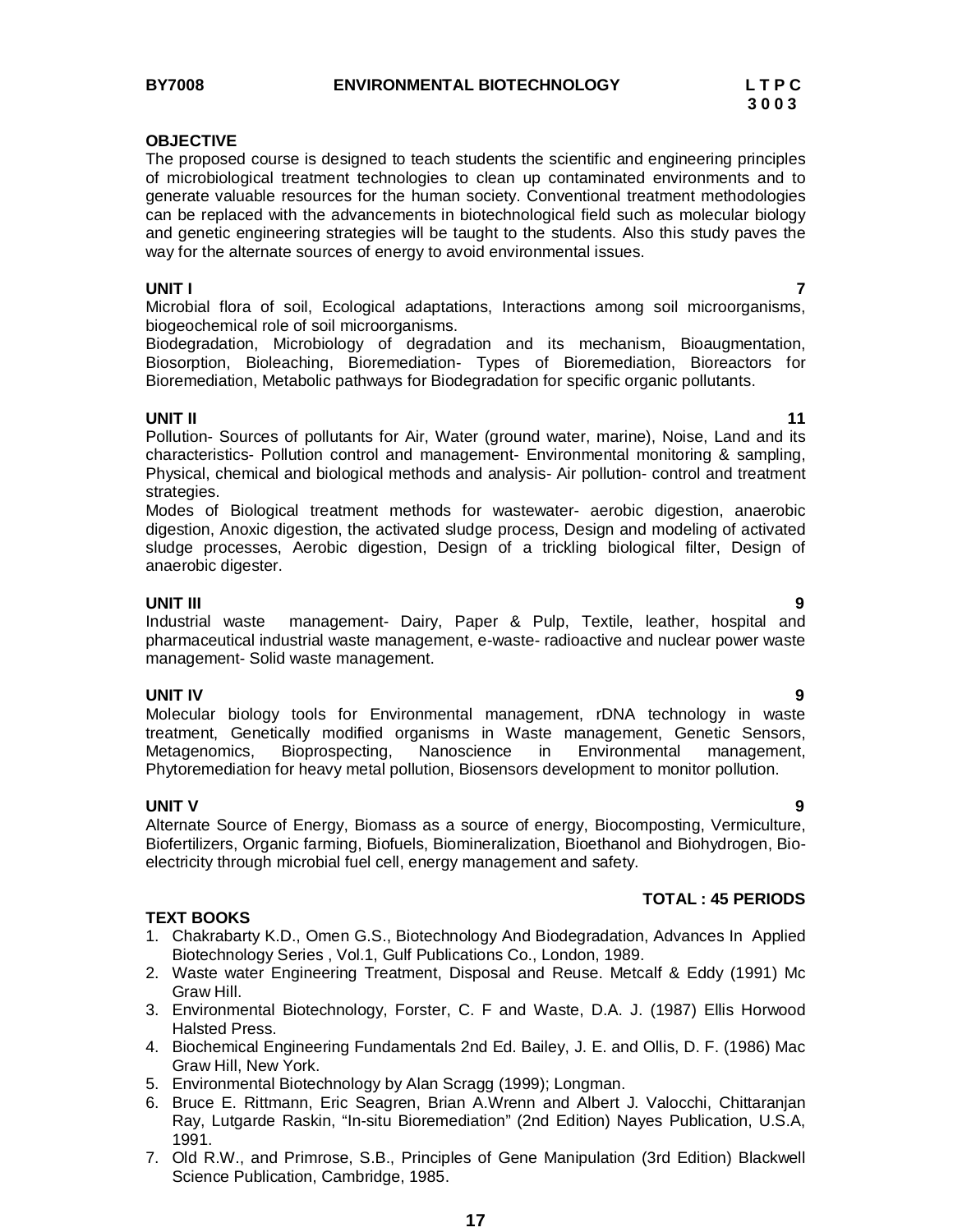### **REFERENCES**

- 1. Stanier R.Y., Ingraham J.L., Wheelis M.L., Painter R.R., General Microbiology, Mcmillan Publications, 1989.
- 2. New Processes of Waste water treatment and recovery. G.Mattock E.D. (1978) Ellis Horwood.
- 3. Environmental Biotechnology, Jogdand, S.N. (1995) Himalaya Publishing House, New Delhi.
- 4. Comprehensive Biotechnology (Vol. 1-4) Young Murray Moo (Ed.) (1985) Elsever Sciences.
- 5. Standard Method for Examination of Water & Waste water 14<sup>th</sup> Ed.(1985) American Public Health Ass.
- 6. Lee, C.C. and Shun dar Lin, Handbook of Environmental Engineering Calculations, Mc Graw Hill, New York, 1999.
- 7. Hendricks, D. 'Water Treatment Unit Processes Physical and Chemical' CRC Press, New York 2006
- 8. Martin, A.M., Biological Degradation of Wastes, Elsevier Appl. Science, New York, 1991.
- 9. Sayler, Gray S. Robert Fox and James W. Blackburn," Environmental Biotechnology for Waste Treatment, Plenum Press, New York, 1991.

# **BY7009 COMMUNICATION SKILLS AND PERSONALITY DEVELOPMENT**

### *LTPC*  **3 0 0 3**

### **UNIT I PROCESS OF COMMUNICATION 9**

Concept of effective communication- Setting clear goals for communication; Determining outcomes and results; Initiating communication; Avoiding breakdowns while communicating; Creating value in conversation; Barriers to effective communication; Non verbal communication- Interpreting non verbal cues; Importance of body language, Power of effective listening; recognizing cultural differences

### **UNIT II PRESENTATION SKILLS 12**

Formal presentation skills; Preparing and presenting using Over Head Projector, Power Point; Defending Interrogation; Scientific poster preparation & presentation; Participating in group discussions

### **UNIT III TECHNICAL WRITING SKILLS 12**

Types of reports; Layout of a formal report; Scientific writing skills: Importance of communicating Science; Problems while writing a scientific document; Plagiarism; Scientific Publication Writing: Elements of a Scientific paper including Abstract, Introduction, Materials & Methods, Results, Discussion, References; Drafting titles and framing abstracts

### UNIT IV COMPUTING SKILLS FOR SCIENTIFIC RESEARCH 12

Web browsing for information search; search engines and their mechanism of searching;Hidden Web and its importance in scientific research; Internet as a medium of interaction between scientists; Effective email strategy using the right tone and conciseness

### **TOTAL : 45 PERIODS**

### **TEXT BOOK**

1. Mohan Krishna and N.P. Singh, Speaking English effectively, Macmillan, 2003.

# **18**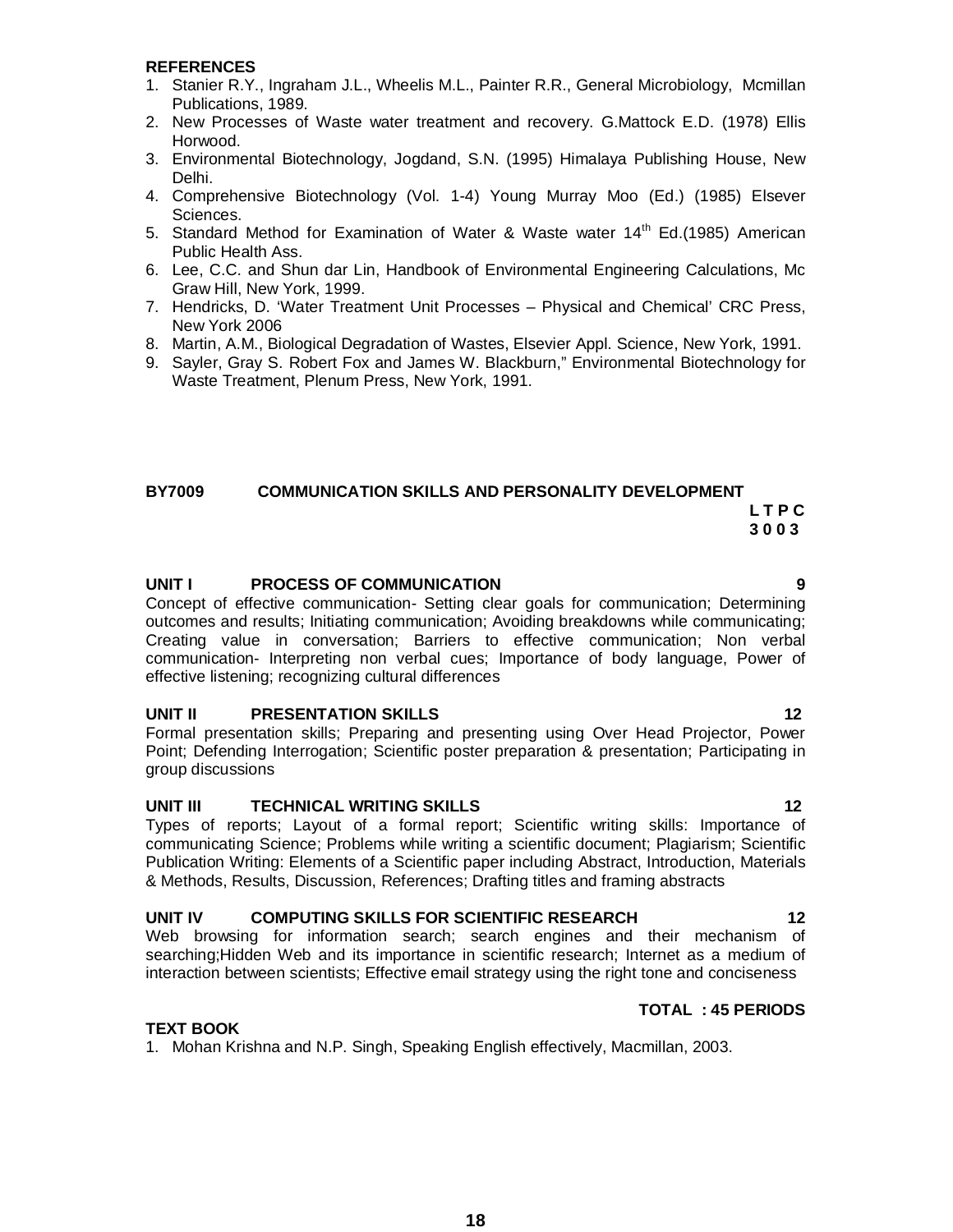### **BY7010 BIOREACTOR ENGINEERING L T P C**

 **3 0 0 3**

### **UNIT I TRANSPORT PROCESS IN BIOREACTOR 9**

Gas-liquid mass transfer in cellular systems, determination of oxygen transfer rates, mass transfer for freely rising or falling bodies, forced convection mass transfer, Overall kla estimation and power requirements for sparged and agitated vessels, mass transfer across free surfaces, other factors affecting kla, non Newtonian fluids, Heat transfer correlations, thermal death kinetics of microorganisms, batch and continuous heat, sterilisation of liquid media, filter sterilisation of liquid media, Air. Design of sterilisation equipment batch and continuous.

### **UNIT II MONITORING OF BIOPROCESSES 6**

On-line data analysis for measurement of important physico-chemical and biochemical parameters; Methods of on-line and off-line biomass estimation; microbial calorimetry; Flow injection analysis for measurement of substrates, product and other metabolites; State and parameter estimation techniques for biochemical processes. Case studies on applications of FIA and Microbial calorimetry.

### **UNIT III MODERN BIOTECHNOLOGICAL PROCESSES 14**

Recombinant cell culture processes, guidelines for choosing host-vector systems, plasmid stability in recombinant cell culture, limits to over expression, Modelling of recombinant bacterial cultures; Bioreactor strategies for maxmising product formation; Case studies on high cell density cultivation and plasmid stabilization methods. Bioprocess design considerations for plant and animal cell cultures. Analysis of multiple interacting microbial populations – competition:survival of the fittest, predation and parasitism: Lotka Volterra model.

### **UNIT IV DESIGN AND ANALYSIS OF BIOLOGICAL REACTORS 11**

Ideal bioreactors-batch, fed batch, continuous, cell recycle, plug flow reactor, two stage reactors, enzyme catalyzed reactions. Reactor dynamics and stability. Reactors with non ideal mixing. Other types of reactors- fluidized bed reactors, packed bed reactors, bubble column reactors, trickle bed reactors.

### **UNIT V SCALEUP OF REACTORS 5**

Scaleup by geometry similitude, oxygen transfer, power correlations, mixing time

### **TOTAL : 45 PERIODS**

### **REFERENCES**

- 1. Moser, Anton, Bioprocess Technology: Kinetics and Reactors, Springer Verlag, 1988.
- 2. Bailey J.E. & Ollis, D.F. Biochemical Engineering Fundamentals,  $2^{nd}$  ed., McGraw Hill, 1986
- 3. Lee, James M. Biochemical Engineering, PHI, USA.
- 4. Atkinson, Handbook of Bioreactors, Blanch,H.W. Clark, D.S. Biochemical Engineering, Marcel Decker, 1999

### **BY7011 COMPUTER AIDED LEARNING OF STRUCTURE AND FUNCTION OF PROTEINS**

*LTPC*  **3 0 0 3**

### **UNIT I COMPONENTS OF PROTEIN STRUCTURE 9**

Introduction to Proteins, structure and properties of amino acids, the building blocks of Proteins, Molecular Interactions and their roles in protein structure and function, Primary Structure – methods to determine and synthesis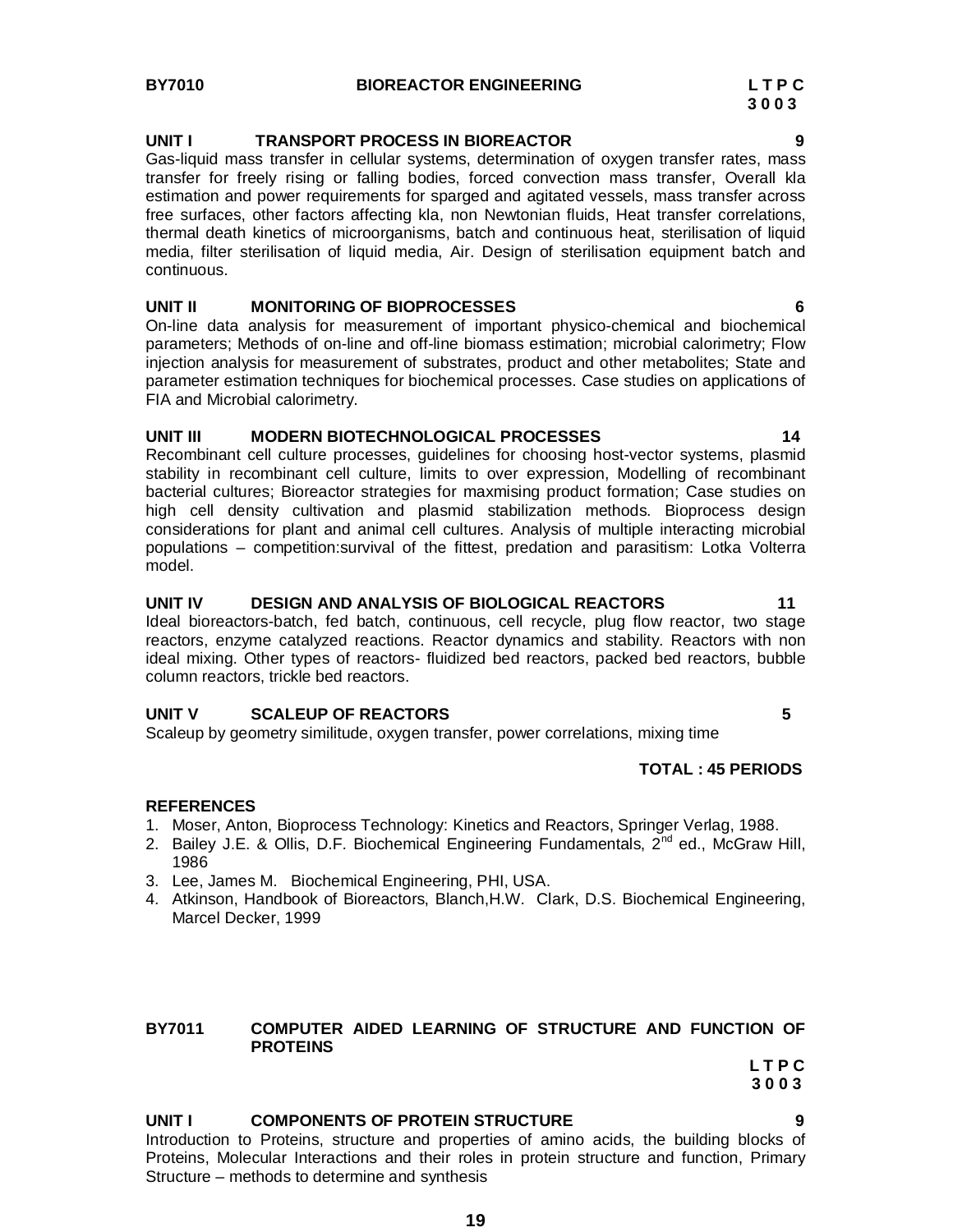### **UNIT II PROTEIN BIOINFORMATICS 9**

Protein sequence and structural databases, Multiple sequence alignment, Secondary, Tertiary and Quaternary Structure of Proteins; Sequence and Structural Motifs; Protein folding

### **UNIT III OVERVIEW OF STRUCTURAL AND FUNCTIONAL PROTEINS 9**

Classes of Proteins and their Structure Function Relationships – alpha, beta, alpha/beta proteins, DNA-binding proteins, Enzymes, IgG, membrane proteins

### **UNIT IV PROTEIN STRUCTURAL CLASSIFICATION DATABASES 9**

SCOP and CATH. Evolutionary relationships and Phylogenetic Studies

### **UNIT V PROTEIN MODIFICATIONS 9**

Post translational modifications, Engineering of proteins, Site directed mutagenesis, Fusion Proteins, Chemical derivatization.

### **TOTAL : 45 PERIODS**

### **REFERENCES**

- 1. Biochemistry, 3rd Edition by Donald J. Voet, Judith G. Voet, 2004 John Wiley & Sons Publishers, Inc
- 2. Introduction to Protein Structure, 2<sup>nd</sup> Edition, Carl Branden and John Tooze, 1999, Garland Publications, New York
- 3. Proteins Structures and Molecular Properties,  $2^{nd}$  Edition, Thomas E. Creighton, W. H. Freeman and Company, New York

| <b>BY7012</b> | <b>METABOLIC PROCESS AND ENGINEERING</b> | LTPC |
|---------------|------------------------------------------|------|
|               |                                          | 3003 |

### **OBJECTIVES**

To familiarize the student with quantitative approaches for analyzing cellular metabolism and the use of theoretical and experimental tools that can give insights into the structure and regulation of metabolic networks. A central aspect of the course is to identify the optimal strategy for introducing directed genetic changes in the microorganisms with the aim of obtaining better production strains. Case studies will be taken up on metabolicallyengineered products and processes in various expression systems.

### **UNIT I METABOLIC FLUX ANALYSIS 9**

Introduction to metabolic engineering, comprehensive models of cellular reactions with stoichiometry and reaction rates; metabolic flux analysis of exactly/over/under determined systems. Shadow price, sensitivity analysis.

### **UNIT II TOOLS FOR EXPERIMENTALLY DETERMINING FLUX THROUGH PATHWAYS 9**

Monitoring and measuring the metabolome, Methods for the experimental determination of metabolic fluxes by isotope labeling metabolic fluxes using various separation-analytical techniques. GC-MS for metabolic flux analysis, genome wide technologies: DNA /phenotypic microarrays and proteomics.

### **UNIT III CONSTRAINT BASED GENOMIC SCALE METABOLIC MODEL 9**

Development of Genomic scale metabolic model, Insilico Cells:studying genotype-phenotype relationships using constraint-based models, case studies in *E. coli, S.cerevisiae* metabolic network reconstruction methods, optimization of metabolic network, Identification of targets for metabolic engineering; software and databases for genome scale modeling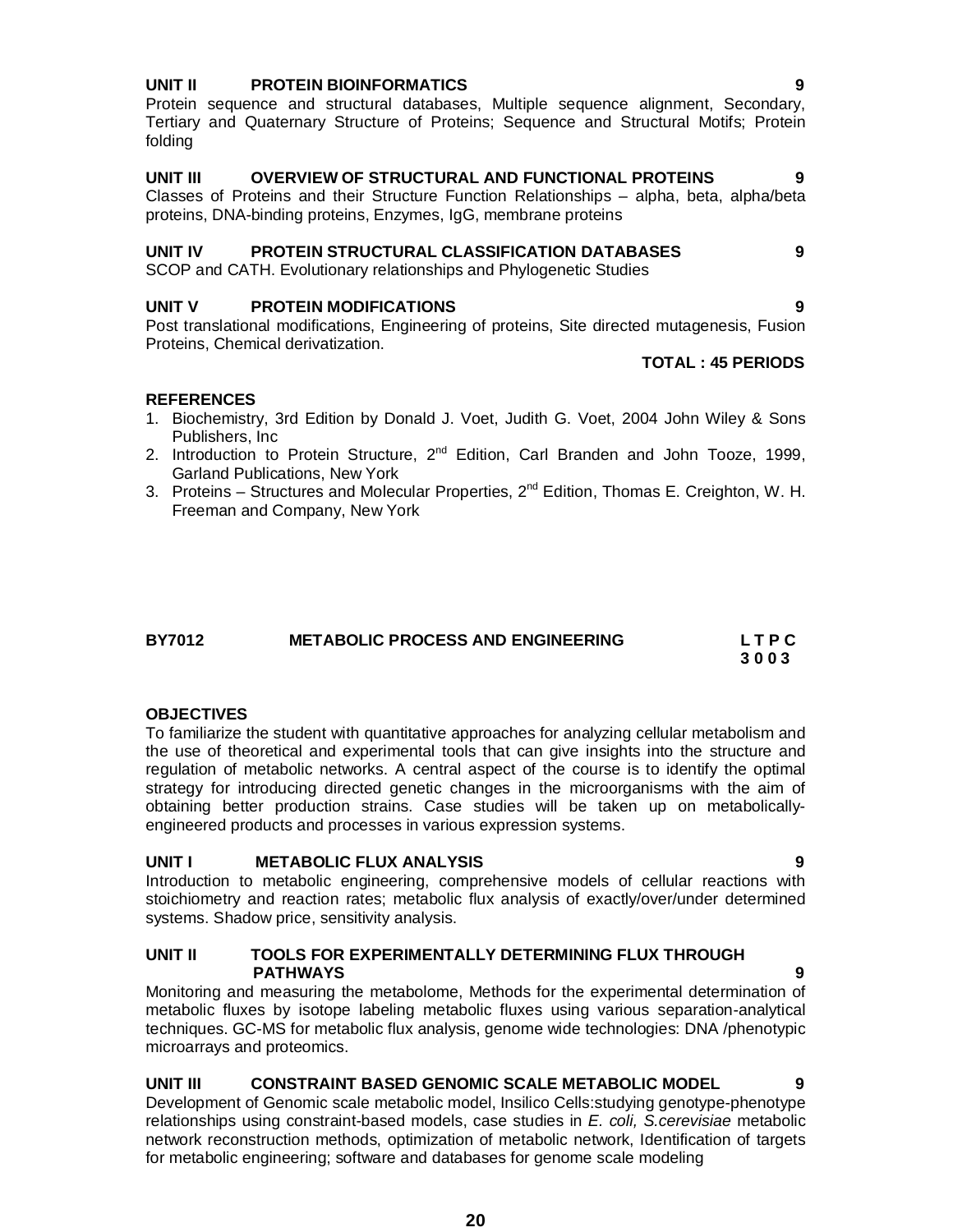### **UNIT IV METABOLIC CONTROL ANALYSIS AND KINETIC MODELING 9**

Fundamental of Metabolic Control Analysis, control coefficients and the summation theorems, Determination of flux control coefficients. Multi-substrate enzyme kinetics, engineering multifunctional enzyme systems for optimal conversion, and a multi scale approach for the predictive modeling of metabolic regulation.

### **UNIT V CASE STUDIES IN METABOLIC ENGINEERING 9**

Metabolic engineering examples for bio-fuel, bio-plastic and green chemical synthesis. Study of genome scale model in various systems for the production of green chemicals using software tools. Validation of the model with experimental parameters.

### **TEXT BOOKS**

- 1. Stephanopoulos, G.N. "Metabolic Engineering : Principles and Methodologies". Academic Press / Elsevier, 1998.
- 2. Lee, S.Y. and Papoutsakis, E.T. "Metabolic Engineering". Marcel Dekker, 1998.
- 3. Nielsen, J. and Villadsen, J. "Bioreaction Engineering Principles". Springer, 2007.
- 4. Christiana D. Smolke, " The Metabolic Pathway Engineering Handbook Fundamentals", CRC Press Taylor & Francis Group, 2010.

### **REFERENCES**

- 1. Voit, E.O. "Computational Analysis of Biochemical Systems : A Practical Guide for Biochemists and Molecular Biologists". Cambridge University Press, 2000.
- 2. Scheper, T. "Metabolic Engineering" Vol 73 (Advances in Biochemical Engineering Biotechnology) Springer, 2001.
- 3. S. Cortassa, M.A.Aon, A.A. Iglesias and D.Llyod, " An Introduction to Metabolic and Cellular Engineering", World Scientific Publishing Co. Pte. Ltd, 2002.
- 4. Boris N. Kholodenko and Hans V. Westerhoff "Metabolic Engineering in the Post Genomic Era", Horizon Bioscience, 2004

### **BY7013 ADVANCED PROCESS CONTROL L T P C 3 0 0 3**

# **UNIT I ANALYSIS AND DESIGN OF FEED BACK CONTROL SYSTEM 9**

Dynamic behaviour, stability analysis, design of feed back controllers, design of feed back control systems using frequency response techniques, PID controller for multicapacity processes.

### **UNIT II OPTIMUM CONTROLLER SETTING 9**

Optimum settings from the plant response, continuous cycling method, damped oscillation method, reaction curved method.

### **UNIT III ANALYSIS AND CONTROL OF ADVANCED CONTROL SYSTEMS 9**

Feedback control of systems with large dead time, control systems with multiple loops, feed forward and ratio control, adaptive and inferential control systems.

### **UNIT IV AUTOMATIC CONTROLLERS 9**

Electronic, controllers, operational amplifier, electronic controller input and output, PID and on-off control models, microprocessors, general architecture, algorithms, applications in chemical process control.

### **UNIT V PROCESS CONTROL USING DIGITAL COMPUTERS: 9**

Characteristics and performance of control computers, signals-types, signal transmission, analog feedback control systems. The direct digital control concept, advantages of DDC, computer process interface for data acquisition and control, computer control loops.

**TOTAL : 45 PERIODS**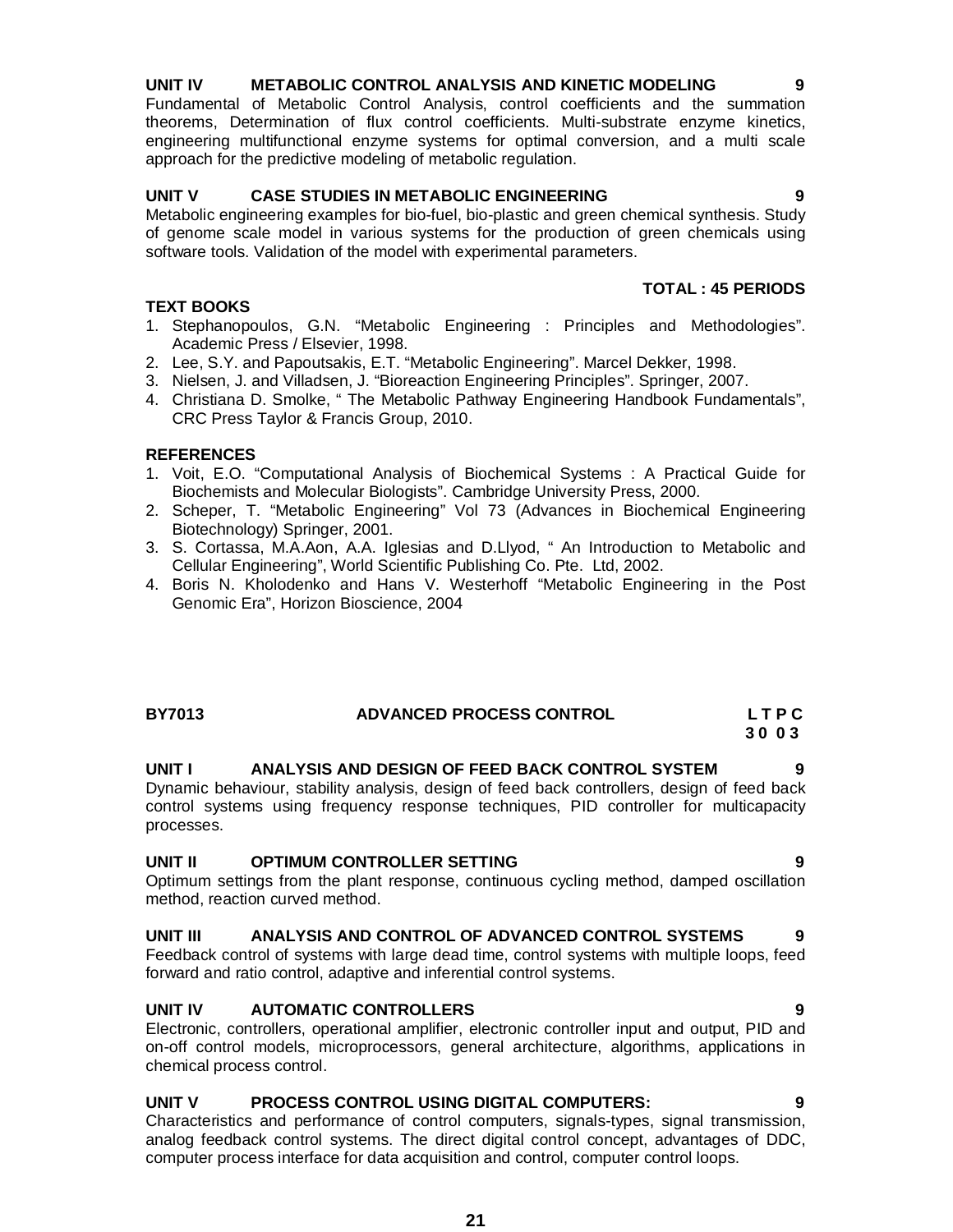### **REFERENCES**

- 1. George Stephanopolous Chemical Process Control, An introduction to Theory and Practice, prentice Hall of India Pvt.Ltd., New Delhi 1990.
- 2. Emanule S. Savas \_ Computer control of industrial processes, McGraw Hill, London, 1965.
- 3. Peter Harriot Process Control, Tata McGraw Hill Publishing Co, New Delhi 1977.

### **BY7014 BIOPROCESS MODELING AND SIMULATION L T P C 3 0 0 3**

### **OBJECTIVE**

To introduce the fundamental aspects of modeling of various biological systems. To address the various modeling paradigms, based on the level of detail, the extent of data available as well as the question the model must address. To outline the applications of such modeling techniques

### **UNIT I MODELING OF BIOLOGICAL SYSTEMS 9**

Modeling Principles, model development from first principles. Modeling approaches for Biological systems – structured and unstructured systems; Compartment models; Deterministic and stochastic approaches for modeling structured systems.

### **UNIT II MODELLING OF DIFFUSION SYSTEMS (BIOFILM AND IMMOBILIZED ENZYME SYSTEMS 9**

External mass transfer, Internal diffusion and reaction within biocatalysts, derivation of finite model for diffusion-reaction systems, dimensionless parameters from diffusion-reaction models,the effectiveness factor concept, case studies; oxygen diffusion effects in a biofilm, biofilm nitrification

### **UNIT III MODELING BIOREACTOR 9**

Bioreactor modelling: Ideal and non-ideal bioreactors; Stirred tank models; characterization of mass and energy transfer distributions in stirred tanks, Tower Reactor Model; Flow modeling, bubble column flow models, mass transfer modeling, structured models for mass transfer in tower reactors, process models in tower reactors, airlift models,

### **UNIT IV LINEAR SYSTEM ANALYSIS 9**

Study of linear systems, linearization of non-linear systems; Simulation of linear models using MATLAB; Parameter estimation and sensitivity analysis; Steady state and unsteady state systems; stability analysis; Case study of recombinant protein production.

### **UNIT V HYBRID AND OTHER MODELING TECHNIQUES 9**

Advanced modeling techniques such as fuzzy logic, neural network, hybrid systems and fuzzy logic systems; case studies.

### **TOTAL : 45 PERIODS**

### **TEXT BOOKS**

- 1. B. Wayne Bequette, Process Dynamics: Modeling, Analysis and Simulation, 1998, Prentice-Hall
- 2. Said S.E.H. Elnashaie, Parag Garhyan, Conservation Equations and Modeling of Chemical and Biochemical Processes, 2003, Marcel Dekker

- 1. Process Dynamics, Modelling, Analysis and Simulation, B.W. Bequettre, Prentice Hall International series (1998). ISBN 0132107333.
- 2. Conservation Equations and Modelling of Chemical and Biochemical Processes. Said. E.H. Elnashaie and P. Garhyan, Marcel Dekker, Inc (2003). ISBN 0824709578.
- 3. Biological Reaction Engineering: Dynamic Modelling Fundamentals with Simulation Examples, I.J. Dunn, Wiley-VCH (2003). ISBN 3527307591**.**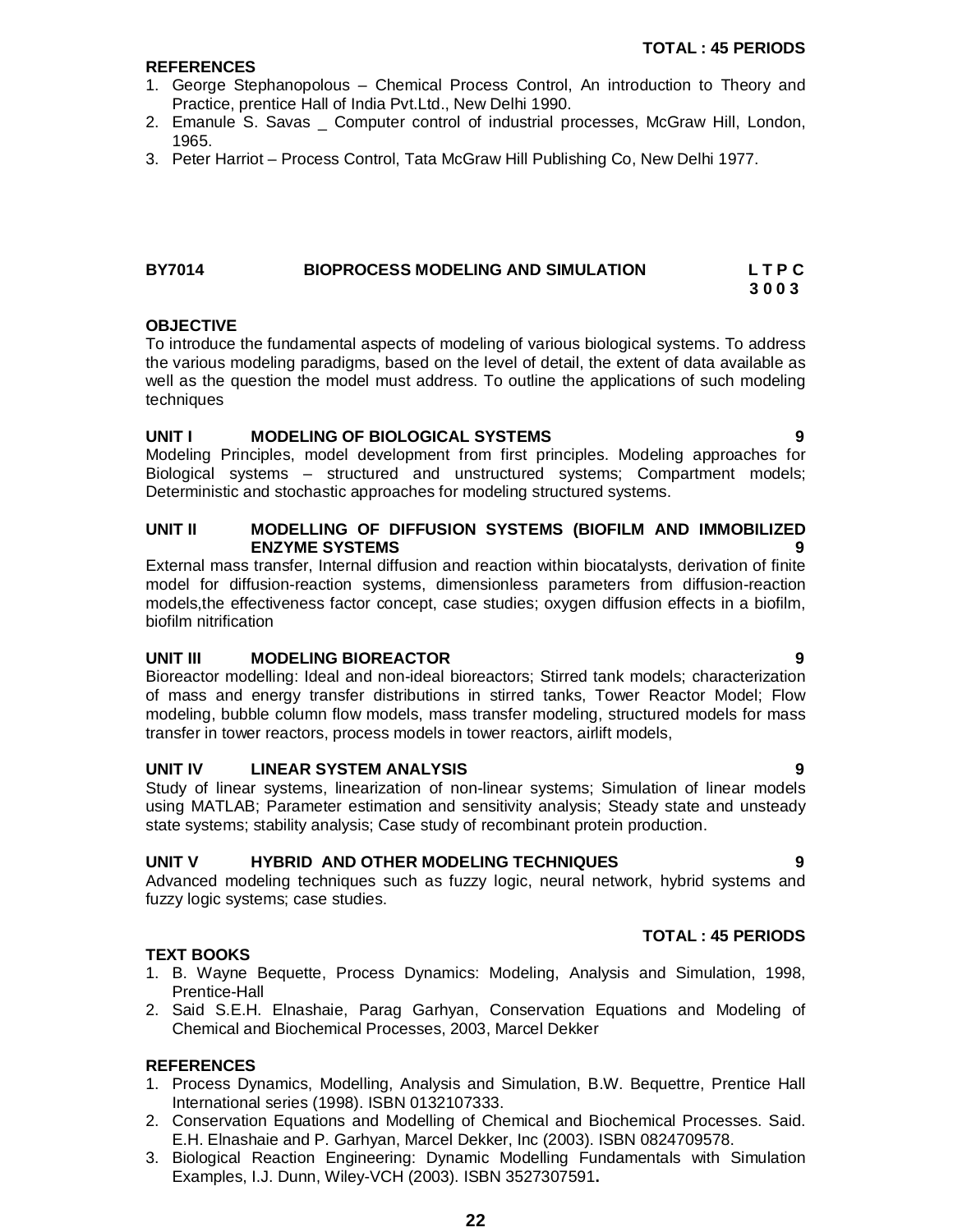## **UNIT I INTRODUCTION TO PLANT MOLECULAR BIOLOGY 9**

Genetic material of plant cells, nucleosome structure and its biological significance; transposons,; outline of transcription and translation, alternative and trans splicing, constitutive and differentially expressed genes in plants

### **UNIT II CHLOROPLAST AND MITOCHONDRIA 9**

Structure, function: Light and dark reaction and genetic material; rubisco synthesis and assembly, coordination, regulation and transport of proteins. Mitochondria: Genome, cytoplasmic male sterility and import of proteins, comparison and differences between mitochondrial and chloroplast genome, chloroplast transformation

### **UNIT III PLANT METABOLISM AND METABOLIC ENGINEERING 8**

Nitrogen fixation, Nitrogenase activity, nod genes, nif genes, bacteroids, plant nodulins, production of secondary metabolites, flavanoid synthesis and metabolic engineering.

**UNIT IV 6GROBACTERIUM AND PLANT VIRUSES** 9<br>Pathogenesis, crown gall disease, genes involved in the pathogenesis. Ti plasmid – T-Pathogenesis, crown gall disease, genes involved in the pathogenesis, Ti plasmid  $-$ DNA, importance in genetic engineering. Plant viruses and different types, Viral Vectors: Gemini virus, cauliflower mosaic virus, viral vectors and its benefits, vectors used for plant transformation ,Methods used for transgene identification

### **UNIT V APPLICATIONS OF PLANT BIOTECHNOLOGY 40**

Outline of plant tissue culture, transgenic plants, herbicide and pest resistant plants, molecular pharming , therapeutic products, RNA i, Transgene silencing ,ethical issues

### **TOTAL : 45 PERIODS**

 **3 0 0 3**

### **REFERENCES**

- 1. Grierson D. and Covey, S.N. Plant Molecular Biology, 2<sup>nd</sup> ed., Blackie, 1988
- 2. Slater A et al. Plant Biotechnology : The Genetic Manipulation of Plants, Oxford University Press, 2003 ( $1<sup>st</sup>$  and  $2<sup>nd</sup>$  edition)
- 3. Gamburg O.L., Philips G.C. Plant Tissue & Organ Culture: Fundamental Methods. Narosa , 1995.
- 4. Heldt, Hans-Walter, Plant Biochemistry & Molecular Biology, Oxford University Press, 1997
- 5. Wilkins M.B .Advanced Plant Physiology , ELBS, Longman, 1987

# **BY7016 GENOMICS AND PROTEOMICS L T P C**

# **UNIT I OVERVIEW OF GENOMES**

Genomes of Bacteria, archae and eukaryota **9**

# **UNIT II PHYSICAL MAPPING TECHNIQUES 9**

Top down and bottom up approach; linking and jumping of clones; genome sequencing; placing small fragments on map; STS assembly; gap closure; pooling strategies; cytogenetic mapping techniques.

### **UNIT III FUNCTIONAL GENOMICS 9**

Gene finding; annotation; ORF and functional prediction; Substractive DNA library screening; differential display and representational difference analysis; SAGE;TOGA.

 **3 0 0 3**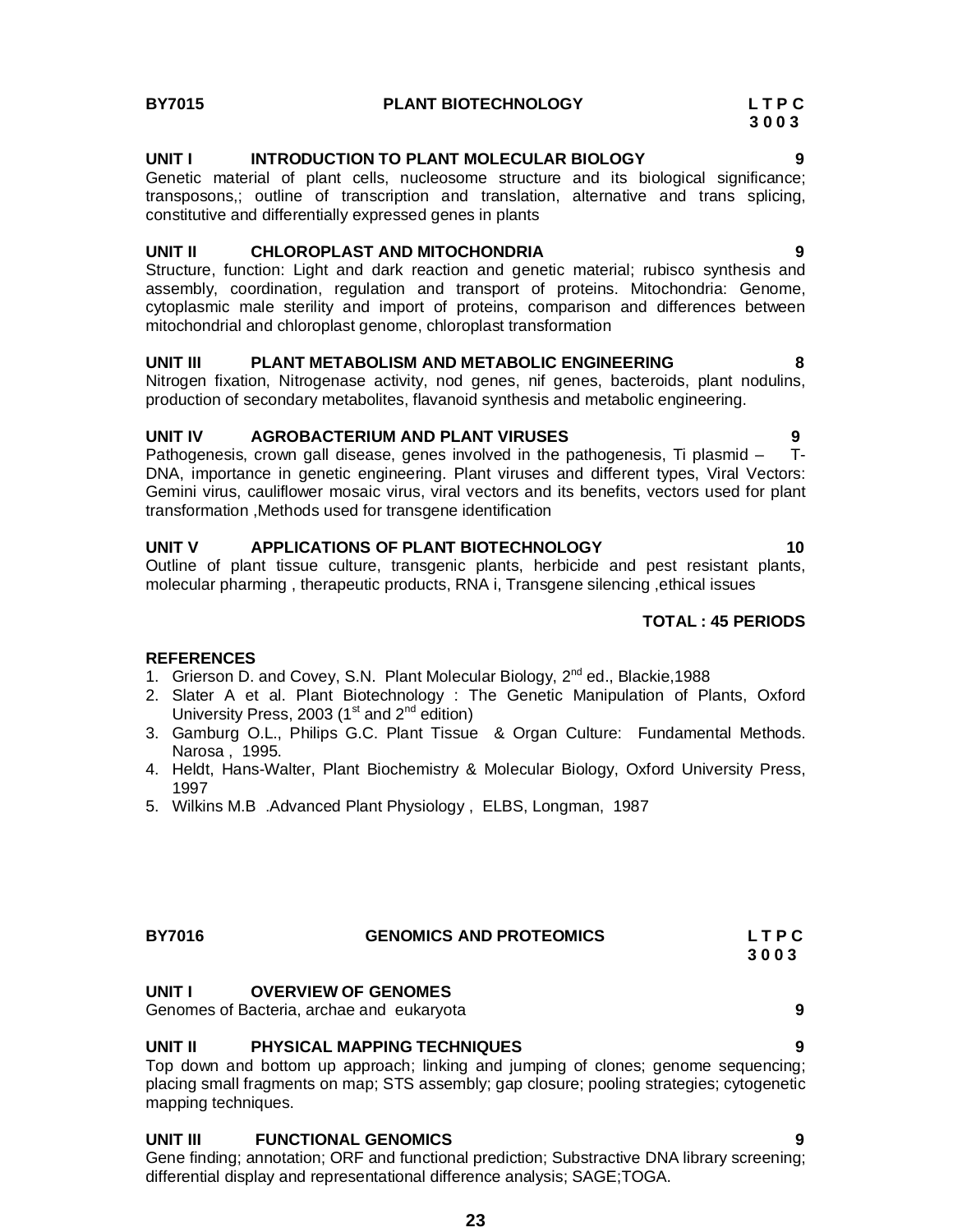## **UNIT IV PROTEOMICS TECHNIQUES 9**

Protein level estimation; Edman protein microsequencing; protein cleavage; 2 D gel electrophoresis; metabolic labeling; detection of proteins on SDS gels; pattern analysis; Mass spectrometry- principles of MALDI-TOF; Tandem MS-MS; Peptide mass fingerprinting.

### **UNIT V PROTEIN PROFILING 9**

Post translational modification; protein-protein interactions; glycoprotein analysis; phosphoprotein analysis.

### **TOTAL : 45 PERIODS**

### **REFERENCES**

- 1. Cantor, C.R. and Smith, C.L. Genomics. The Science and Technology Behind the human genome project, John Wiley & Sons, 1999.
- 2. Pennington, S.R. and Dunn, M.J. Proteomics: From protein sequence to function, Vina Books, 2002.
- 3. Liebler,D.C. Introduction to Proteomics: Tools for the New Biology, Humana Press, 2002.
- 4. Hunt, S.P. and Livesey, F.J. Functional Genomics, Oxford University press, 2000
- 5. Primrose, S.B. Principles of genome analysis : A guide to mapping and sequencing DNA from different organisms, 2<sup>nd</sup> ed., Blackwell Science, 1998.

### **BY7017 PLANT DESIGN AND PRACTICE L T P C 3 0 0 3**

### **UNIT I** PLANT DESIGN 12

Fermenter design, vessels for Biotechnology, piping and valves for biotechnology, Pressure relief system. Materials of construction and properties. Utilities for plant and their design introduction

### **UNIT II PROCESS ECONOMICS 8**

General fermentation process economics, materials usage and cost, capital investment estimate, production cost estimate. Two case studies – one traditional product and one recombinant product.

### **UNIT III PHARMACEUTICAL WATER SYSTEM 7**

Grades of water, sanitary design, water treatment system, Water distribution system, validation

### **UNIT IV VALIDATION OF BIOPHARMACEUTICAL FACILITIES 8**

Introduction, why validation, when does validation occur, validation structure, resources for validation, validation of systems and processes including SIP and CIP

### **UNIT V GOOD MANUFACTURING PRACTICES 10**

Structure – quality management, personnrl, premises and equipment, documentation, production, quality control, contract manufacturing and analysis, complaints and product recall, self inspection. GLP and its principles.

### **REFERENCES**

- 1. Peter, Max S. and Timmerhaus, Klaus D. Plant Design and Economics for Chemical Engineers, 4<sup>th</sup> ed., McGraw Hill, 1991.
- 2. A compendium of Good Practices in Biotechnology, BIOTOL Series, Butterworth-Heiemann, 1993
- 3. Seiler, Jiing P. Good Laboratory Practice: The why and How? Springer, 2001
- 4. Lydersen, B.K. et al., Bioprocess Engineering: Systems, equipment and facilities, John-Wiley, 1994

**TOTAL : 45 PERIODS**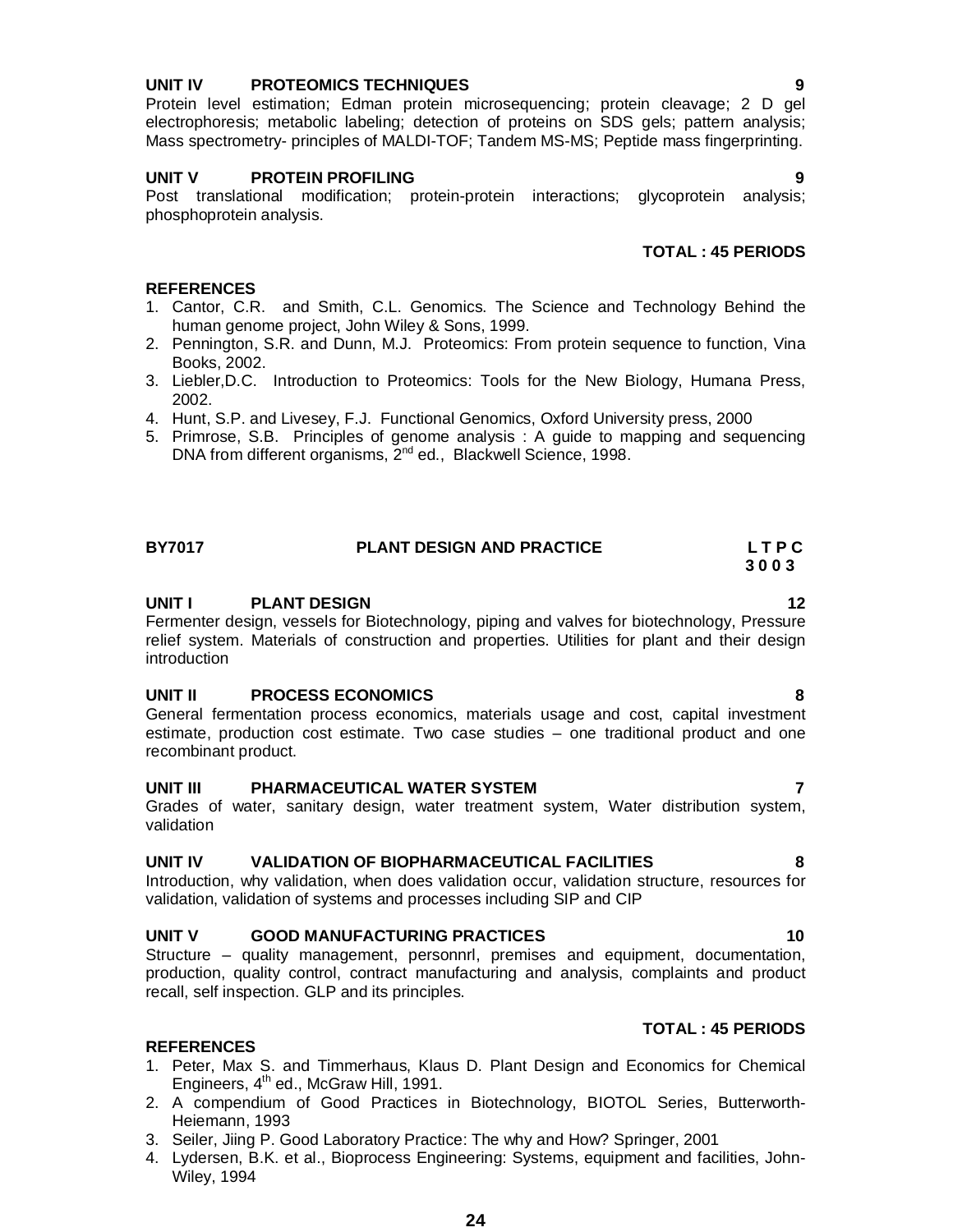### **UNIT I FLUID DYNAMICS 5**

Introduction, Reasons for CFD. Typical examples of CFD codes and their use. Validation strategies. Derivation of Governing Equations of Fluid Dynamics: Mass conservation and divergence, Navier-Stokes and Euler equations. Energy equations. Conservation formulation and finite volume discretisation. Partial differential equations: classification, characteristic form. PDEs in science and engineering.

### **UNIT II BASIC NUMERICS 10**

Mathematical behavior of hyperbolic, parabolic and elliptic equations. Well posedness. Discretization by finite differences. Analysis of discretized equations; order of accuracy, convergence. and stability (von Neumann analysis). Numerical methods for model equations related to different levels of approximation of Navier Stokes equation: linear wave equation, Burgers equation, convection-diffusion equation. First and second order numerical methods such as upwind, Lax-Friedrichs, Lax-Wendroff, MacCormack, etc. Modified equation dissipation and dispersion.

### **UNIT III COMPRESSIBLE FLOW 10**

Euler equations, conservative/non-conservative form. ther-modynamics of compressible flow, scalar conservations laws: Conservation, weak solutions, non-uniqueness, entropy conditions. Shock formation, Rankine-Hugoniot relations. Numerical methods for scalar conservation laws. Properties of the numerical scheme such as CFL-condition, conservation and TVD. First order methods. System of conservations laws. Numerical methods for Euler equations: MacCormack and artificial viscosity for non-linear systems. Numerical/physical boundary conditions. Shock tube problem. High resolution schemes for conservations laws. Numerical methods for Euler equations. Boundary conditions, Riemann invariants. Compressible flow in 2D. Numerical methods for Euler equations, cont. Grids, algebraic mesh generation by transfinite inter-polation. Flow around an airfoil.

### **UNIT IV FINITE VOLUME AND FINITE DIFFERENCE METHODS 10**

Laplace equation on arbitrary grids, equivalence with finite-differences, linear systems: Gauss-Seidel as smothers for multi-grid. Staggered grid/volume formulation + BC. Unsteady equations: projection and MAC method, discrete Poisson pressure equation. Time step restrictions. Steady equations: distributive iteration and SIMPLE methods.

### **UNIT V FINITE ELEMENTS 10**

Diffusion problem. Variational form of the equation, weak solutions, essential and natural boundary condition. Finite-element approximations, stability and accuracy, the algebraic problem, matrix assembly. Navier–Stokes equations. Mixed variational form, Galerkin and FE approximations, the algebraic problem. Stability, the LBB condition, mass conservation.

### **TOTAL : 45 PERIODS**

- 1. Copies from Randall J LeVeque, Fininte Volume Method for Hyperbolic Problems, Cambridge University Press.
- 2. K.A. Hoffman and S. Chiang, Computational fluid dynamics for scientists and engineers, engineering education system.
- 3. J.C. Tannehill, D.A. Anderson, R.H. Pletcher, Computational Fluid Mechanics and Heat Transfer, Taylor and Francis.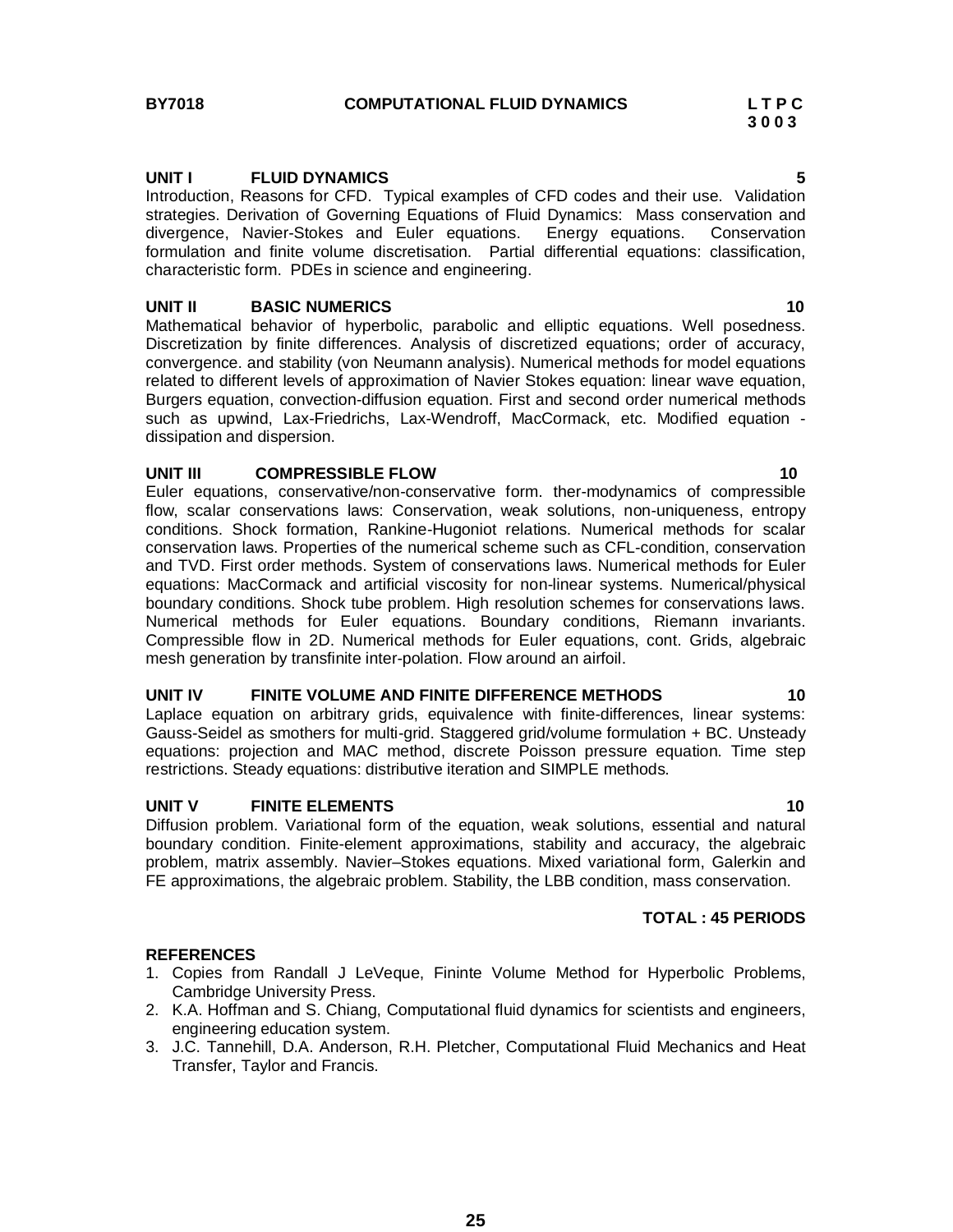### **UNIT I GENE THERAPY 9**

Gene therapy; Intracellular barriers to gene delivery; Overview of inherited and acquired diseases for gene therapy; Retro and adeno virus mediated gene transfer; Liposome and nanoparticles mediated gene delivery

### **UNIT II CELLULAR THERAPY 9**

Cellular therapy; Stem cells: definition, properties and potency of stem cells; Sources: embryonic and adult stem cells; Concept of tissue engineering; Role of scaffolds; Role of growth factors; Role of adult and embryonic stem cells; Clinical applications; Ethical issues

### **UNIT III RECOMBINANT THERAPY 9**

Recombinant therapy; Clinical applications of recombinant technology; Erythropoietin; Insulin analogs and its role in diabetes; Recombinant human growth hormone; Streptokinase and urokinase in thrombosis; Recombinant coagulation factors

### **UNIT IV IMMUNOTHERAPY 9**

Immunotherapy; Monoclonal antibodies and their role in cancer; Role of recombinant interferons; Immunostimulants; Immunosupressors in organ transplants; Role of cytokine therapy in cancers; Vaccines: types, recombinant vaccines and clinical applications

### **UNIT V GENE SILENCING TECHNOLOGY 9**

Gene silencing technology; Antisense therapy; si RNA; Tissue and organ transplantation; Transgenics and their uses; Cloning; Ethical issues

**TOTAL : 45 PERIODS** 

### **TEXT BOOKS**

- 1. Bernhard Palsson and Sangeeta N Bhatia, Tissue Engineering, 2<sup>nd</sup> Edition, Prentice Hall, 2004.
- 2. Pamela Greenwell, Michelle McCulley, Molecular Therapeutics: 21<sup>st</sup> century medicine, 1st Edition, Sringer, 2008.

| BY7020 | <b>CLINICAL TRIALS AND BIOETHICS</b> | LTPC |
|--------|--------------------------------------|------|
|        |                                      | 3003 |

### **UNIT I 9**

Fundamentals of clinical trials; Basic statistics for clinical trials; Clinical trials in practice; Reporting and reviewing clinical trials; Legislation and good clinical practice - overview of the European directives and legislation governing clinical trials in the  $21<sup>st</sup>$  century; International perspectives; Principles of the International Committee on Harmonisation (ICH)-GCP.

### **UNIT II 9**

Drug development and trial planning - pre-study requirements for clinical trials; Regulatory approvals for clinical trials; Consort statement; Trial responsibilities and protocols - roles and responsibilities of investigators, sponsors and others; Requirements of clinical trials protocols; Legislative requirements for investigational medicinal products.

### **UNIT III 9**

Project management in clinical trials - principles of project management; Application in clinical trial management; Risk assessment; Research ethics and Bioethics - Principles of research ethics; Ethical issues in clinical trials; Use of humans in Scientific Experiments; Ethical committee system including a historical overview; the informed consent; Introduction to ethical codes and conduct; Introduction to animal ethics; Animal rights and use of animals in the advancement of medical technology; Introduction to laws and regulation regarding use of animals in research.

**26**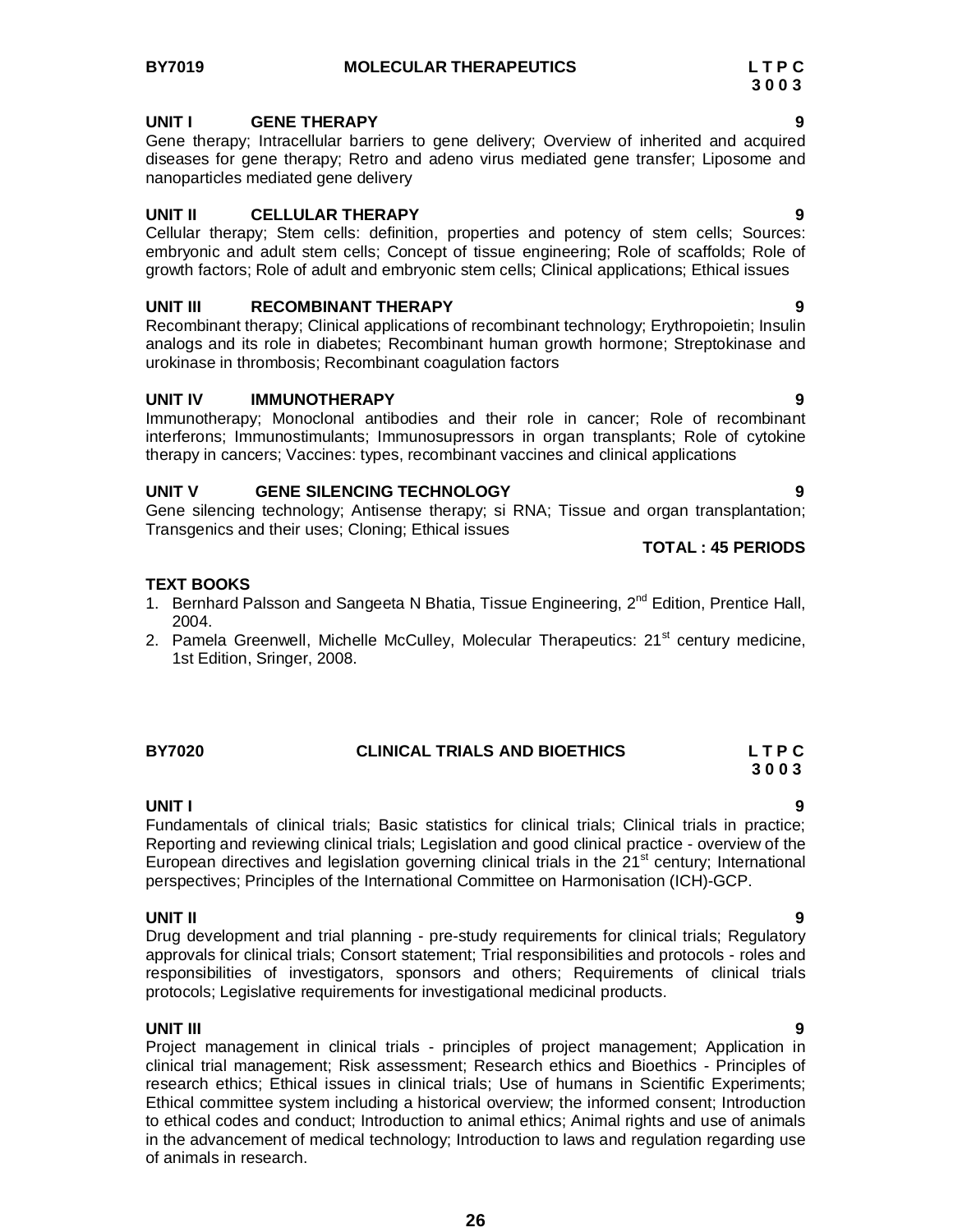### **UNIT IV 9**

Consent and data protection- the principles of informed consent; Consent processes; Data protection; Legislation and its application; Data management – Introduction to trial master files and essential documents; Data management.

**UNIT V 9** Quality assurance and governance - quality control in clinical trials; Monitoring and audit; Inspections; Pharmacovigilance; Research governance; Trial closure and pitfalls-trial closure; Reporting and legal requirements; Common pitfalls in clinical trial management.

## **TOTAL : 45 PERIODS**

## **REFERENCES**

- 1. Lee, Chi-Jen; etal., "Clinical Trials or Drugs and Biopharmaceuticals." CRC / Taylor & Francis, 2011.
- 2. Matoren, Gary M. "The Clinical Research Process in the Pharmaceutical Industry." Marcel Dekker, 1984.

### **BY7021 ADVANCES IN MOLECULAR PATHOGENESIS L T P C 3 0 0 3**

### **UNIT I INTRODUCTION 5**

Discovery of microscope, Molecular Koch's postulates, Concepts of disease, Virulence, Pathogenic cycle, Vaccines and its historical perspective, Biofilms, quorum sensing, multidrug resistance.

### **UNIT II HOST DEFENSE AGAINST PATHOGENS AND BACTERIAL DEFENSE STRATEGIES 10**

Skin, mucosa, cilia secretions, physical movements, physical and chemical barriers to bacterial colonisation, Mechanism of killing by humoral and cellular defenses, Complement, Inflammatory process, Phagocytosis, Colonization, Adherence, Iron acquisition mechanisms, Bacterial defense strategies.

# **UNIT III MOLECULAR MECHANISMS OF VIRULENCE 10**

Virulence, Colonization factors, Microbial toxins, Secretion systems: General secretory pathway, Two-step secretion, Contact dependent secretion, Conjugal transfer system and Autotransporters.

### **UNIT IV MECHANISMS UNDERLYING MOLECULAR PATHOGENESIS 10 (Common Enteric Pathogens)**

**Shigella:** Entry, Induction of macropinocytosis, Invasion of epithelial cells, Intracellular motility and spread, Apoptotic killing of macrophages, Virulence factors involved. *E.coli*: Enterotoxigenic *E.coli* (ETEC), labile & stable toxins, Entero-pathogenic *E.coli* (EPEC), type III secretion, Cytoskeletal changes, intimate attachment; Enterohaemerrohogic *E.coli* (EHEC), Mechanism of bloody diarrhea and Hemolytic Uremic Syndrome, Enteroaggregative *E.coli* (EAEC). **Vibrio Cholerae:** Cholera toxin, Co-regulated pili, filamentous phage, survival.

### **UNIT V MECHANISMS UNDERLYING MOLECULAR PATHOGENESIS 10 (Common Non-Enteric Pathogens)**

**Mycobacterium tuberculosis:** The Mycobacterial cell envelope, Route of entry, Uptake by macrophages, Latency and persistence, Entry into and survival in phagocytes, Immune response against MTB, MTB virulence factors, Emergence of resistance. **Influenza virus:**  Intracellular stages, Neuraminidase and Haemagglutinin in entry, M1 & M2 proteins in assembly and disassembly, action of amantadine. **Plasmodium:** Lifecycle, erythrocyte stages, transport mechanism and processes to support the rapidly growing schizont,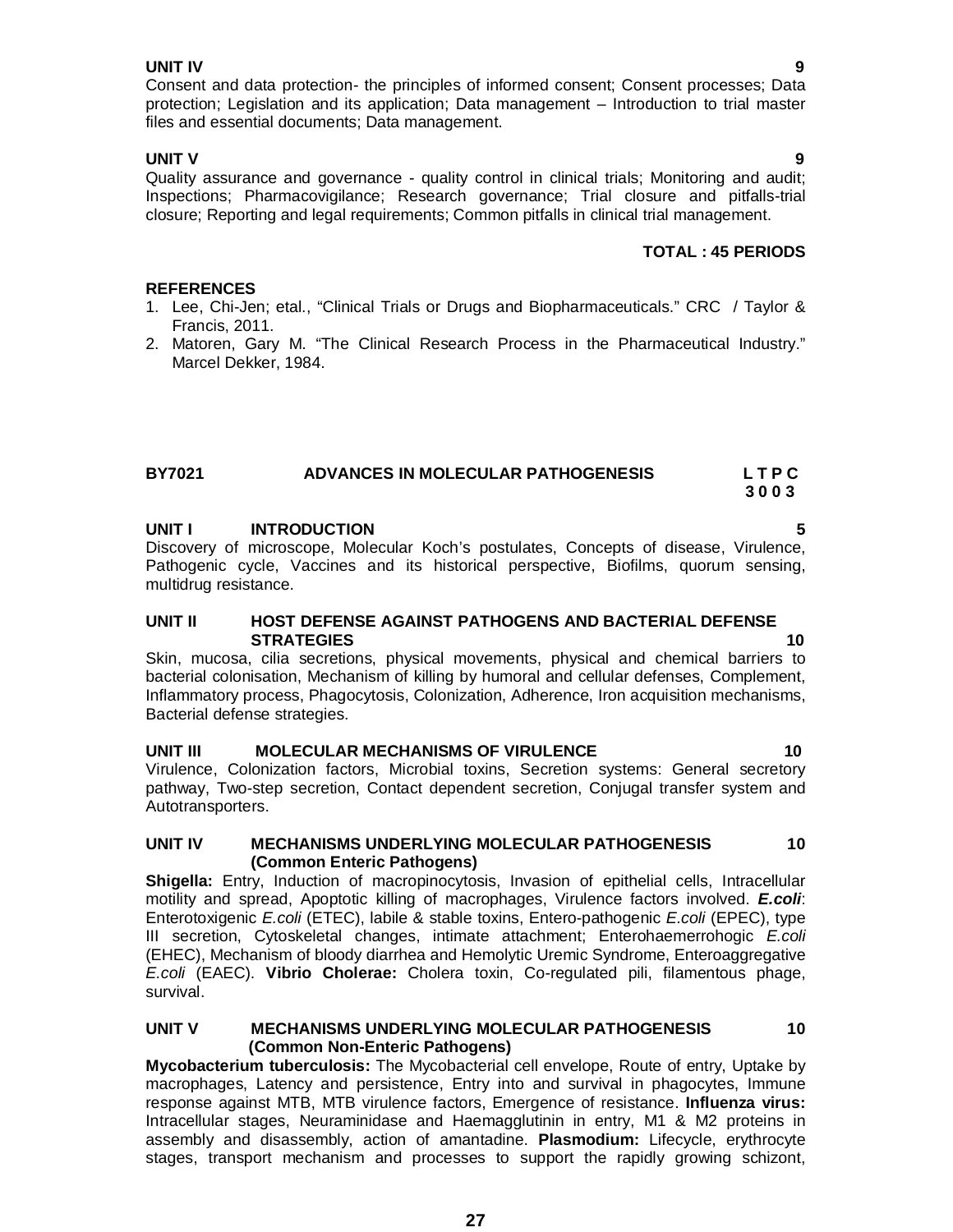parastiparous vacuoles and knob protein transport, Antimalarials based on transport processes.

**TOTAL : 45 PERIODS** 

### **REFERENCES**

- 1. Bacterial Pathogenesis- A Molecular Approach Abigail A.Salyers
- 2. Principles of Bacterial Pathogenesis Groisman
- 3. Structural Biology of Bacterial Pathogenesis Gabriel Waksman, Michael Caparon
- 4. Bacterial Pathogenesis Virginia L.Clark
- 5. Methods in Microbiology Bacterial Pathogenesis Peter Williams
- 6. Microbial Pathogenesis Bruce A.McClane
- 7. Biology of Microorganisms Michael T.Madigan
- 8. Genetic analysis of Pathogenic bacteria Stanley
- 9. Molecular Infection Biology Jorg Hacker

### **BY7022 NANOBIOTECHNOLOGY L T P C**

 **3 0 0 3**

### **OBJECTIVES**

The 'Nanobiotechnology' course aims to provide fundamental concepts of nanotechnology and advanced knowledge on th e application of nanotechnology to biological sciences including nanomedicine.

### **OUTCOMES**

The students would have learned the physicochemical properties of nanomaterials; the unique changes that happen at nanoscale; nanoscale view of the natural biomolecular processes; synthesis, modification, and characterization of naomaterials; and application of naomaterials to biological problems including nanomedicine.

### **UNIT I NANOSCALE AND NANOBIOTECHNOLOGY 6**

Introduction to Nanoscience and Nanotechnology; Milestones in Nanotechnology; Overview of Nanobiotechnology and Nanoscale processes; Physicochemical properties of materials in Nanoscales.

**UNIT II FABRICATION AND CHARACTERIZATION OF NANOMATERIALS 10** Types of Nanomaterials (Quantum dots, Nanoparticles, Nanocrystals, Dendrimers, Buckyballs, Nanotubes); Gas, liquid, and solid –phase synthesis of nanomaterials; Lithography techniques (Photolithography, Dip-pen and Electron beam lithography); Thin film deposition; Electrospinning. Bio-synthesis of nanomaterials.

### **UNIT III PROPERTIES AND MEASUREMENT OF NANOMATERIALS 9**

Optical Properties: Absorption, Fluorescence, and Resonance; Methods for the measurement of nanomaterials; Microscopy measurements: SEM, TEM, AFM and STM. Confocal and TIRF imaging.

# **UNIT IV NANOBIOLOGY AND BIOCONJUGATION OF NANOMATERIALS 10** Properties of DNA and motor proteins; Lessons from nature on making nanodevices;

Reactive groups on biomolecules (DNA & Proteins); Surface modification and conjugation to nanomaterials. Fabrication and application of DNA nanowires; Nanofluidics to solve biological problems.

### **UNIT V NANO DRUG DELIVERY AND NANOMEDICINE 10**

Properties of nanocarriers; drug delivery systems used in nanomedicine; Enhanced Permeability and Retention effect; Blood-brain barrier; Active and passive targeting of diseased cells; Health and environmental impacts of nanotechnology.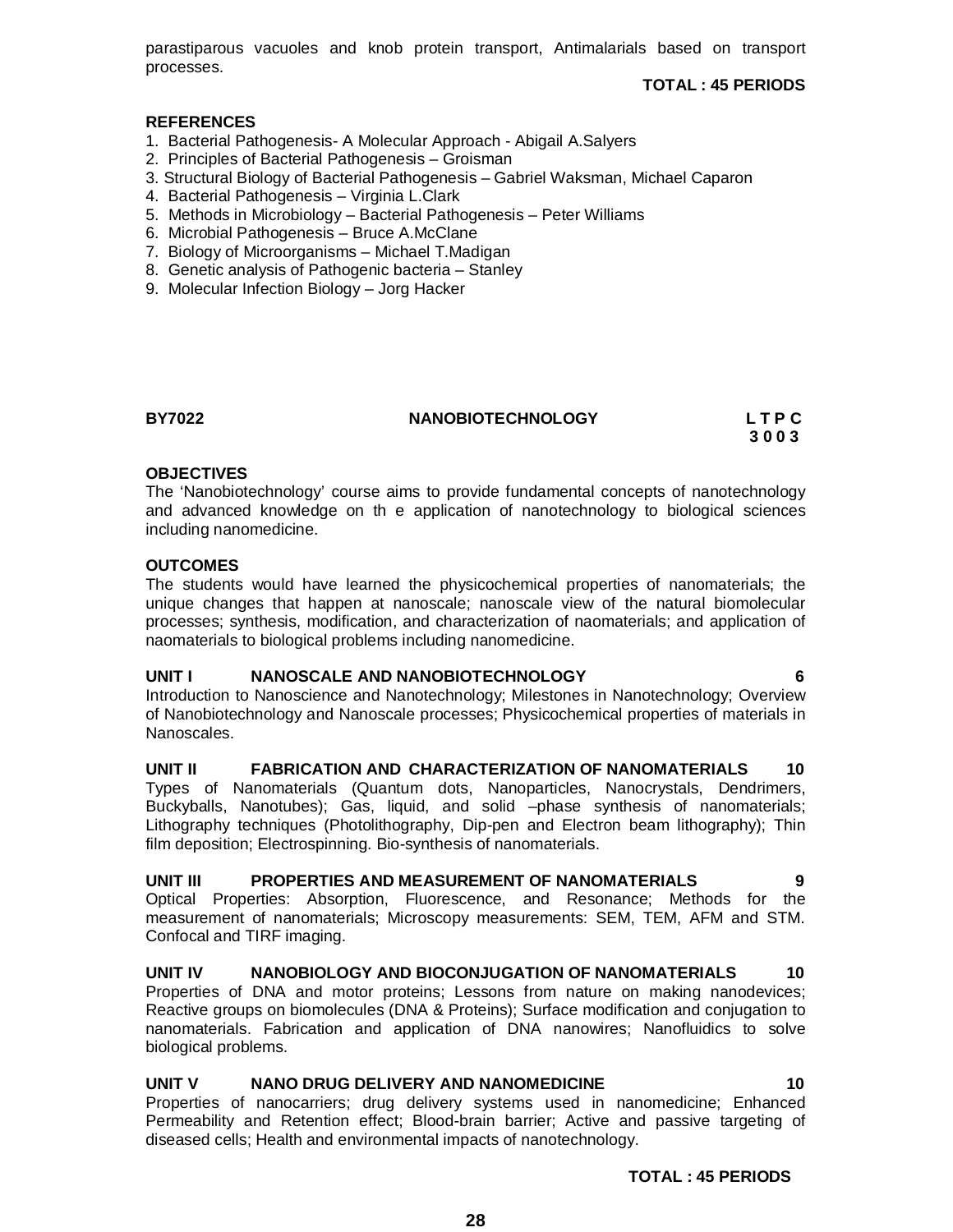### **REFERENCES**

- 1. Nanobiotechnology: Concepts, Applications and Perspectives, Christof M. Niemeyer (Editor), Chad A. Mirkin (Editor) , Wiley-VCH; 1 edition , 2004.
- 2. NanoBioTechnology: BioInspired Devices and Materials of the Future by Oded Shoseyov and Ilan Levy, Humana Press; 1 edition 2007.
- 3. NanoBiotechnology Protocols (Methods in Molecular Biology) by Sandra J Rosenthal and David W. Wright , Humana Press; 1 edition, 2005.
- 4. Bio-Nanotechnology\_ Concepts and applications. Madhuri Sharon, Maheshwar Sharon, Sunil Pandey and Goldie Oza, Ane Books Pvt Ltd, 1 edition 2012
- 5. Microscopy Techniques for Material Science. A. R. Clarke and C. N. Eberhardt (Editors) CRC Press.  $1<sup>st</sup>$  Edition, 2002.

### **BY7023 RESEARCH AND RESEARCH METHODOLOGY IN**  BIOTECHNOLOGY LTPC

**3 0 0 3**

### **UNIT I RESEARCH AND ITS METHODOLOGIES (WITH EXAMPLES) 9**

Objectives of research, research process – observation, analysis, inference, hypothesis, axiom, theory, experimentation, types of research (basic, applied, qualitative, quantitative, analytical etc). Features of translational research, the concept of laboratory to market (bench to public) and Industrial R&D.

### **UNIT II RESEARCH IN BIOTECHNOLOGY – AN OVERVIEW 9**

Biological systems and their characteristic:. Type and outcome of research, Exploratory and product-oriented research in various fields of biotechnology (health, agri, food, industrial etc) – types of expertise and facilities required. Interdisciplinary nature of biotech research, sources of literature for biotech research

### **UNIT III EXPERIMENTAL RESEARCH: BASIC CONCEPTS IN DESIGN AND METHODOLOGY 9**

Precision, accuracy, sensitivity and specificity; variables, biochemical measurements, types of measurements, enzymes and enzymatic analysis, antibodies and immunoassays, instrumental methods, bioinformatics and computation, experimental planning – general guidelines

### **UNIT IV RESULTS AND ANALYSIS 9**

Importance and scientific methodology in recording results, importance of negative results, different ways of recording, industrial requirement, artifacts versus true results, types of analysis (analytical, objective, subjective) and cross verification, correlation with published results, discussion, outcome as new idea, hypothesis, concept, theory, model etc.

### **UNIT V SCIENTIFIC AND TECHNICAL PUBLICATION 9**

Different types of scientific and technical publications in the area of biotechnology, and their specifications, Ways to protect intellectual property – Patents, technical writing skills, definition and importance of impact factor and citation index - assignment in technical writing

### **TOTAL : 45 PERIODS**

### **TEXT BOOKS/REFERENCES**

- 1. Essentials of Research Design and Methodology Geoffrey R. Marczyk, David DeMatteo, David Festinger, 2005 John Wiley & Sons Publishers, Inc
- 2. Biochemical Calculations: How to Solve Mathematical Problems in General Biochemistry, 2nd Edition, Irwin H. Segel, 1976 John Wiley & Sons Publishers,Inc
- 3. Guide to Publishing a Scientific paper, Ann M. Korner, 2004, Bioscript Press